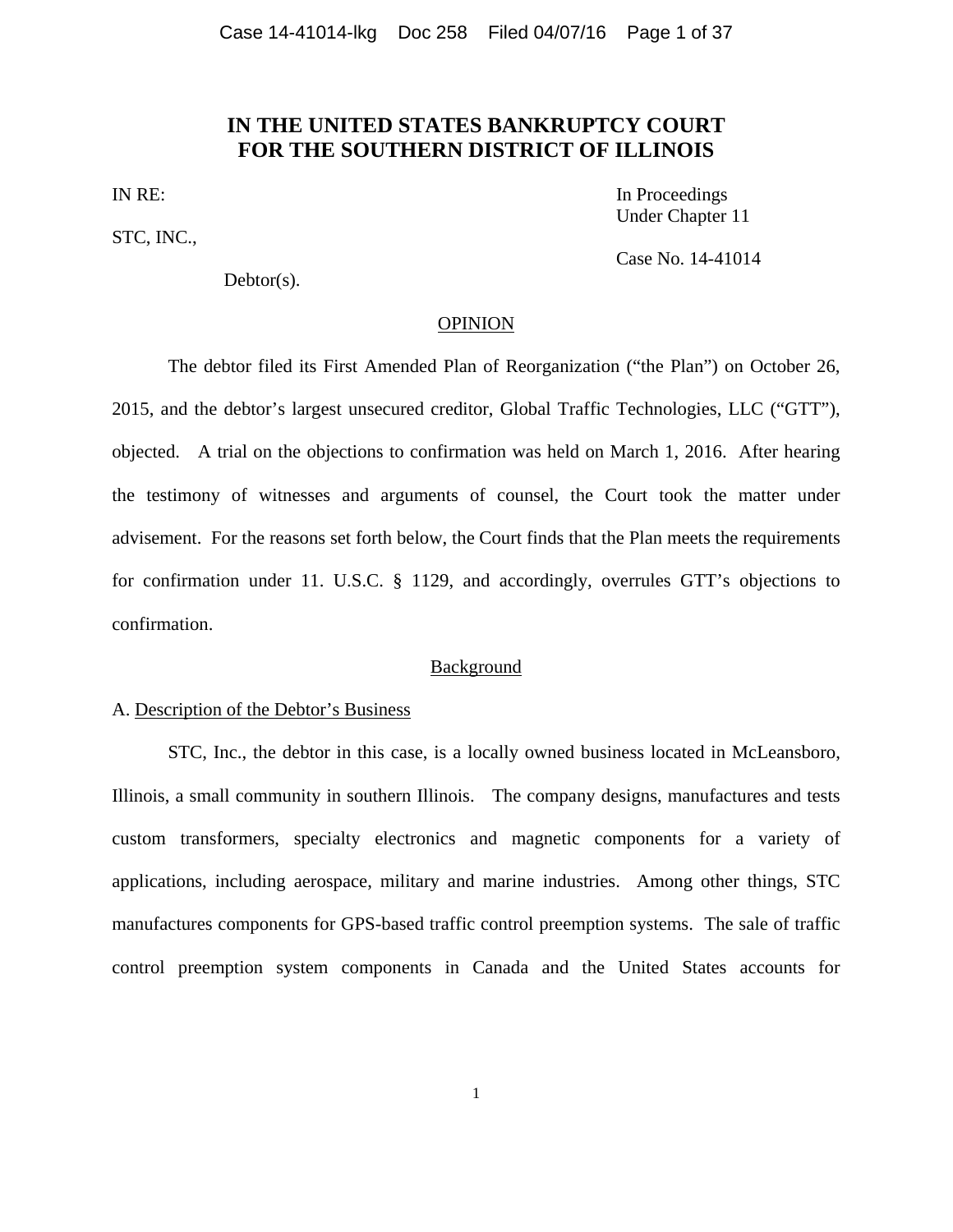## Case 14-41014-lkg Doc 258 Filed 04/07/16 Page 2 of 37

approximately 50% of STC's annual gross revenue.<sup>1</sup> In addition, STC designs and manufactures components for a system known as the EMTRAC system, which enhances public safety by improving first responders' response time to the scene of emergencies, and which reduces traffic accidents as emergency vehicles pass through intersections. STC provides ongoing services to existing EMTRAC customers throughout North America, including warranty service, technical support and expansion of systems.

STC was founded in 1986 by Brad Cross and his brother, as well as a third person identified in the Amended Disclosure Statement as John Cunningham (who left the company in  $1989$ <sup>2</sup> Brad Cross has been the president of STC since 1988, and is currently the sole shareholder of the company. At the present time, STC employs approximately 30 people, all of whom live within a 25-mile radius of McLeansboro. At trial, Brad Cross testified that the company has employed as many as 50 and as few as 20 people, that the employees are loyal and have a history of longevity with the company, and that approximately one-third of the employees have been with the company for more than 20 years. He further testified that despite the bankruptcy filing, STC's business has continued and customers have advised him of potential future purchases, if the Plan is confirmed.

#### B. The Lawsuit and Subsequent Chapter 11 Filing

l

 GTT, a long-time competitor of the debtor, sued STC and other parties in a patent infringement case captioned *Global Traffic Technologies, LLC v. Rodney K. Morgan, STC, Inc. and KM Enterprises, Inc.*, Case No. 10-4110 in the United States District Court for the District of Minnesota. On September 20, 2013, the jury found in favor of GTT and against the defendants

<sup>&</sup>lt;sup>1</sup> STC's First Amended Disclosure Statement Filed on October 26, 2015 at p. 5, admitted into evidence as STC's Exhibit O.

<sup>&</sup>lt;sup>2</sup> STC's First Amended Disclosure Statement Filed on October 26, 2015 at p. 4, admitted into evidence as STC's Exhibit O.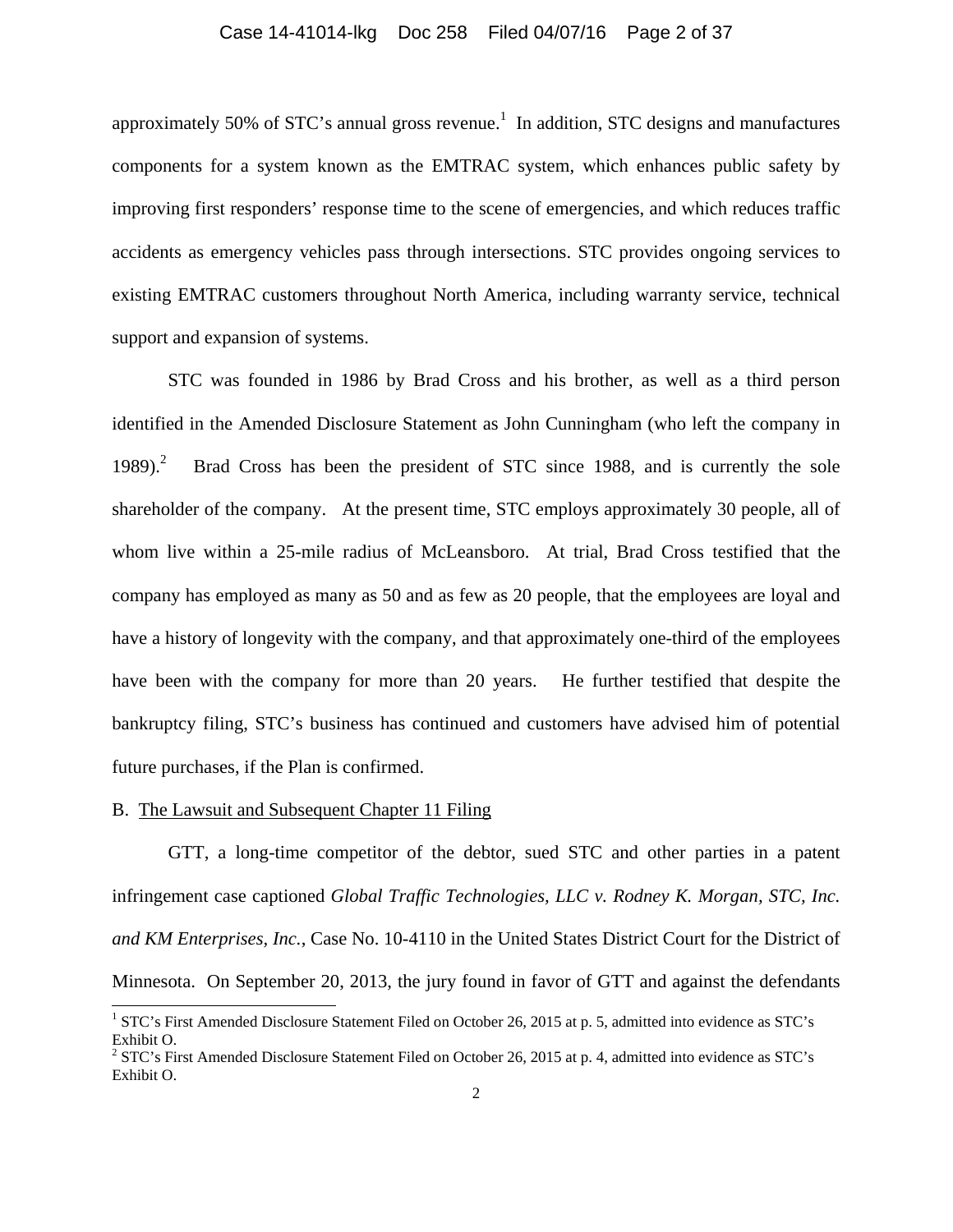## Case 14-41014-lkg Doc 258 Filed 04/07/16 Page 3 of 37

and awarded damages in the amount of \$5,052,118. The jury also found that the defendants willfully infringed the patent in question. The District Court denied all of the defendants' post trial motions and awarded additional, enhanced damages of \$2,526,059 (one-half of the actual damages), plus prejudgment interest of \$923,965 (calculated at 10% per annum from January 1, 2010 through October 31, 2013) and post judgment interest of \$1,384.14 per day (10%). *Global Traffic Technologies, LLC v. Emtrac Systems, Inc., Rodney K. Morgan, STC, Inc. and KM Enterprises*, 2014 WL 1663420, at\*16 (D. Mn. April 25, 2014). The defendants appealed and STC sought a stay of enforcement of the judgment in the Court of Appeals for the Federal Circuit. That request was denied on August 25, 2014, and on September 11, 2014, STC filed the instant chapter 11 case. On February 9, 2015, GTT filed its proof of claim in the amount of \$8,938,146.10 based on the District Court judgment.

 On June 4, 2015, the Court of Appeals issued an opinion affirming the trial court's finding of infringement, reversing the award of enhanced damages (based on GTT's failure to satisfy a two-part test for proving willfulness) and remanding to the District Court for entry of judgment consistent with the Court of Appeals' opinion. *Global Traffic Technologies LLC, v. Rodney K. Morgan, KM Enterprises, Inc. and STC, Inc.*, 620 Fed.Appx. 895 (Fed.Cir.Mn. 2015). On remand, the District Court entered judgment in the amount of \$5,052,118, plus prejudgment interest in the amount of \$923,965 through October 31, 2013 and post-judgment interest of \$1,384.14 for each day after October 31, 2013. *Global Traffic Technologies LLC, v. Rodney K. Morgan, KM Enterprises, Inc. and STC, Inc.,* 2015 WL 5255300 (D. Mn. Sept. 9, 2015). The reversal of the enhanced damages award reduced GTT's total claim to \$6,412,087.10. STC's Petition for a Writ of Certiorari filed with the United States Supreme Court was denied. *STC, Inc. v. Global Traffic Technologies*, 2016 WL 763269 (U.S. Feb. 29, 2016).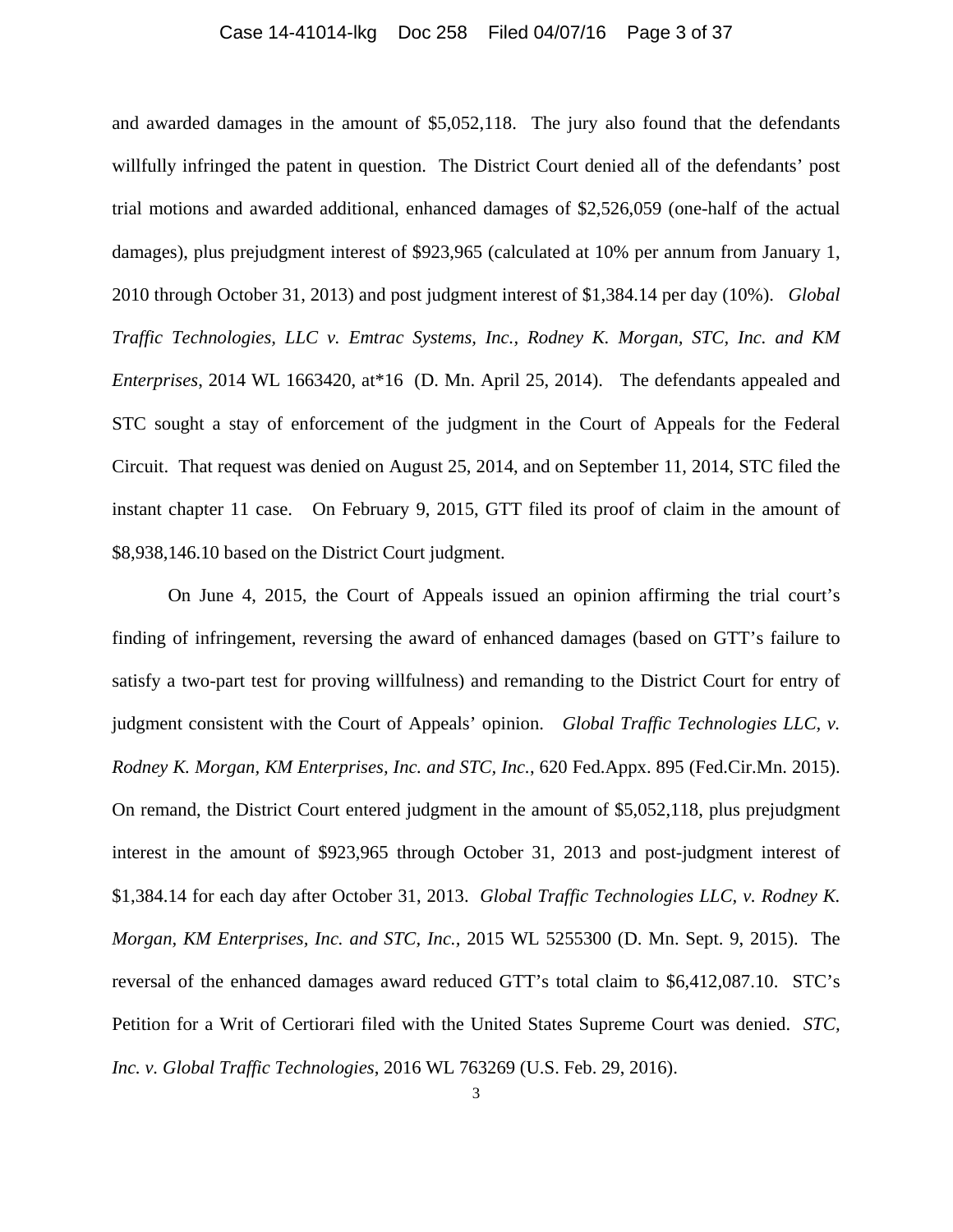## The Plan and Voting

The Plan provides in Article 3.02 that administrative expense claims allowed under 11 U.S.C. § 503 will be paid in full on the effective date of the Plan.<sup>3</sup> The Disclosure Statement estimates on pages 10-11 that administrative expense claims total \$325,000. In addition, the plan lists five classes of claims and interests:

- Class  $1$  priority claims;<sup>4</sup>
- Class 2 the secured claims of Peoples National Bank;<sup>5</sup>
- Class 3 general unsecured trade creditors, with total claims of \$73,002.40;
- Class 4 GTT's judgment claim; and
- Class 5 equity security holders of the debtor.

Classes 1 and 2 are unimpaired and will be paid in full on the later of the effective date of the Plan or the date on which said claims are allowed by a final, non-appealable order. Class 3 creditors are impaired and will be paid 75% of their claims on the effective date of the Plan. Class 4 (GTT's claim) is impaired and will be paid in full over nine years at 3% interest. Class 5, consisting of the equity security holders, is impaired. Those holders will not receive any distribution on account of their existing equity interests, except as described herein.

<sup>&</sup>lt;sup>3</sup> The "effective date" is defined in Article VIII of the Plan on page 13 as "the first Business Day after the thirtieth  $(30<sup>th</sup>)$  calendar day following the day that the Confirmation Order becomes a Final Order except in the event that the Confirmation Order is stayed. If the Confirmation Order is stayed, the 'Effective Date' will be the first Business Day after the later of the date the Confirmation Order becomes a Final Order and no stay of the Confirmation is in effect."

<sup>&</sup>lt;sup>4</sup> According to the debtor's Disclosure Statement, the debtor does not anticipate any priority unsecured claims under 11 U.S.C. §§ 507(a)(1), (4), (5), (6) and (7). STC's First Amended Disclosure Statement Filed on October 26, 2015 at p. 11, admitted into evidence as STC's Exhibit O.

 $5$  The Plan does not list the amount that will be paid to Class 2 on the effective date, and the parties did not clarify the amount at trial. Peoples National Bank filed two secured claims, one for \$36,018.85 and one for \$59,067.60. At trial, STC submitted Exhibit T which showed, among other things, that the cash disbursements to the Bank on the effective date will be \$11,599 and \$52,432. GTT did not dispute these amounts, and Exhibit T, discussed in more detail below, was admitted into evidence without objection.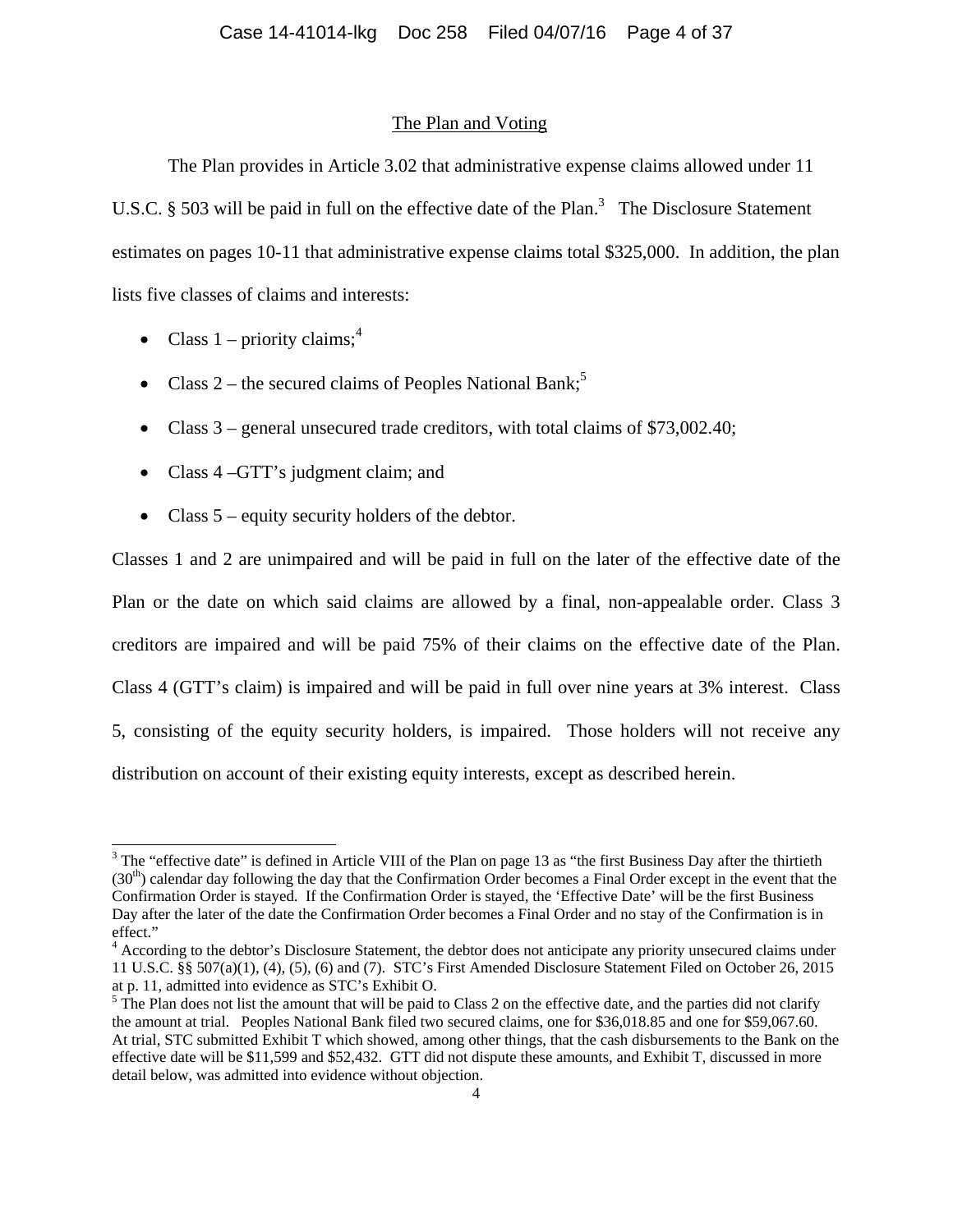## Case 14-41014-lkg Doc 258 Filed 04/07/16 Page 5 of 37

 Article VII of the Plan creates a "Creditor Trust." Paragraph 7.08 provides that upon the effective date of the Plan, 99% of the equity of the reorganized debtor will be delivered to the Creditor Trustee to be held for the benefit of creditors and to be distributed in accordance with the Plan. The remaining 1% of the reorganized debtor's equity will vest in Brad Cross in exchange for Mr. Cross's delivery of \$58,815.60 to the debtor.<sup>6</sup>

Pursuant to paragraph 7.03, the debtor will make an initial payment of \$800,000 to the Creditor Trustee on the effective date of the Plan. The Trustee will use these proceeds to make all payments required under the Plan (excluding payment of administrative claims, which are to be paid by the debtor on the effective date of the Plan). Paragraphs 7.05 through 7.07 the Plan provide that the initial payment of \$800,000 will be distributed as follows:<sup>7</sup>

> Cash Payment to Holders of Class 2 Allowed Claims. On the effective date, the debtor or Creditor Trustee will deliver to the Class 2 creditors a check in the full amount of their allowed claims.

> Cash Payment to Holders of Class 3 Allowed Claims. On the effective date, the debtor or Creditor Trustee will deliver to the Class 3 creditors a check in an amount equal to 75% of their allowed claims.

> Cash Payment to Holders of Class 4 Allowed Claims. On the effective date, the Creditor Trustee will deliver to each holder of a Class 4 allowed claim (GTT) a check equal to the pro rata payment from the initial payment, after payment of Class 1, Class  $2$  and Class 3 claims. $8$  Holders of Class 4 claims will then be paid in full as follows:

> (i) Debtor will deliver to the Creditor Trust annual payments in the amount of approximately \$752,172, consisting of principal and interest on Class 4 allowed claims.

 $\overline{a}$ 

<sup>6</sup> *See infra* n. 20. 7

 $7$  The Court has not recited verbatim the entirety of paragraphs 7.05 through 7.07, but only those portions relevant to this Opinion.

 $8$  The Amended Plan shows the pro rata amount as \$100,000. The Court assumes that this is a typographical error since the original plan showed the amount as \$700,000 and the parties have proceeded as though the correct amount is \$700,000.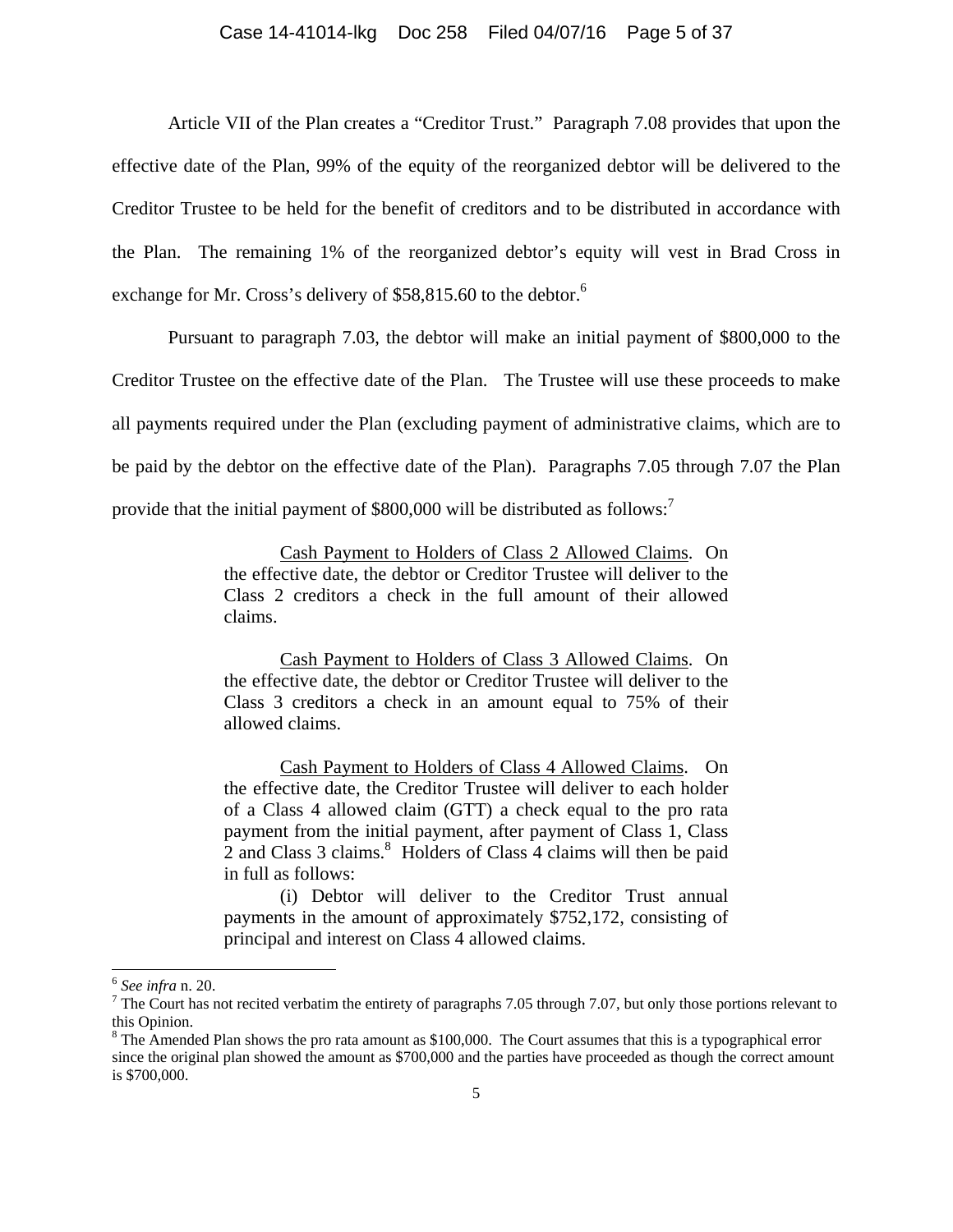## Case 14-41014-lkg Doc 258 Filed 04/07/16 Page 6 of 37

Paragraph 7.08(b) requires the debtor to deliver the annual payment to the Creditor Trust on each anniversary date of the effective date of the Plan for a period of nine years. Upon receipt of an annual payment, the Creditor Trustee will deliver 11% of the equity interests in the Creditor Trust to Brad Cross. If the debtor does not timely make the annual payment, then 11% of the equity interests in the Creditor Trust will be distributed to GTT.

 On December 16, 2015, the debtor filed an Affidavit of Balloting (Document No. 223). The Affidavit shows that Class 1 (priority claims, unimpaired) did not vote; Class 2 (Peoples National Bank, unimpaired) voted to accept the Plan; Class 3 (unsecured trade creditors, impaired) voted to accept the Plan; Class 4 (GTT, impaired) voted to reject the Plan; and Class 5 (equity security holders, impaired) voted to accept the Plan.

## Confirmation under 11 U.S.C. § 1129(b)(1)

The requirements for confirmation of a chapter 11 plan are set forth in  $\S 1129(a)$ . Among those requirements, the plan proponent must show that with respect to each class of claims or interests, such class has accepted the plan or such class is not impaired under the plan. 11 U.S.C. § 1129(a)(8). Because GTT, an impaired creditor, voted to reject the plan, STC seeks confirmation under  $\S$  1129(b)(1) of the Bankruptcy Code, also known as nonconsensual confirmation or "cramdown." Under § 1129(b)(1), the plan proponent must show that all of the requirements of  $\S$  1129(a) have been met – other than paragraph (8) – and that, as to the dissenting class, the plan is both fair and equitable and not unfairly discriminatory. 7 COLLIER ON BANKRUPTCY  $\P$  1129.03 (16<sup>th</sup> ed. 2015). The plan proponent bears the burden of proving by a preponderance of evidence that the requirements of § 1129(a) are satisfied. *In re GAC Storage Lansing, LLC*, 489 B.R. 747, 755 (Bankr. N.D. Ill. 2013) (citations omitted). "If the case is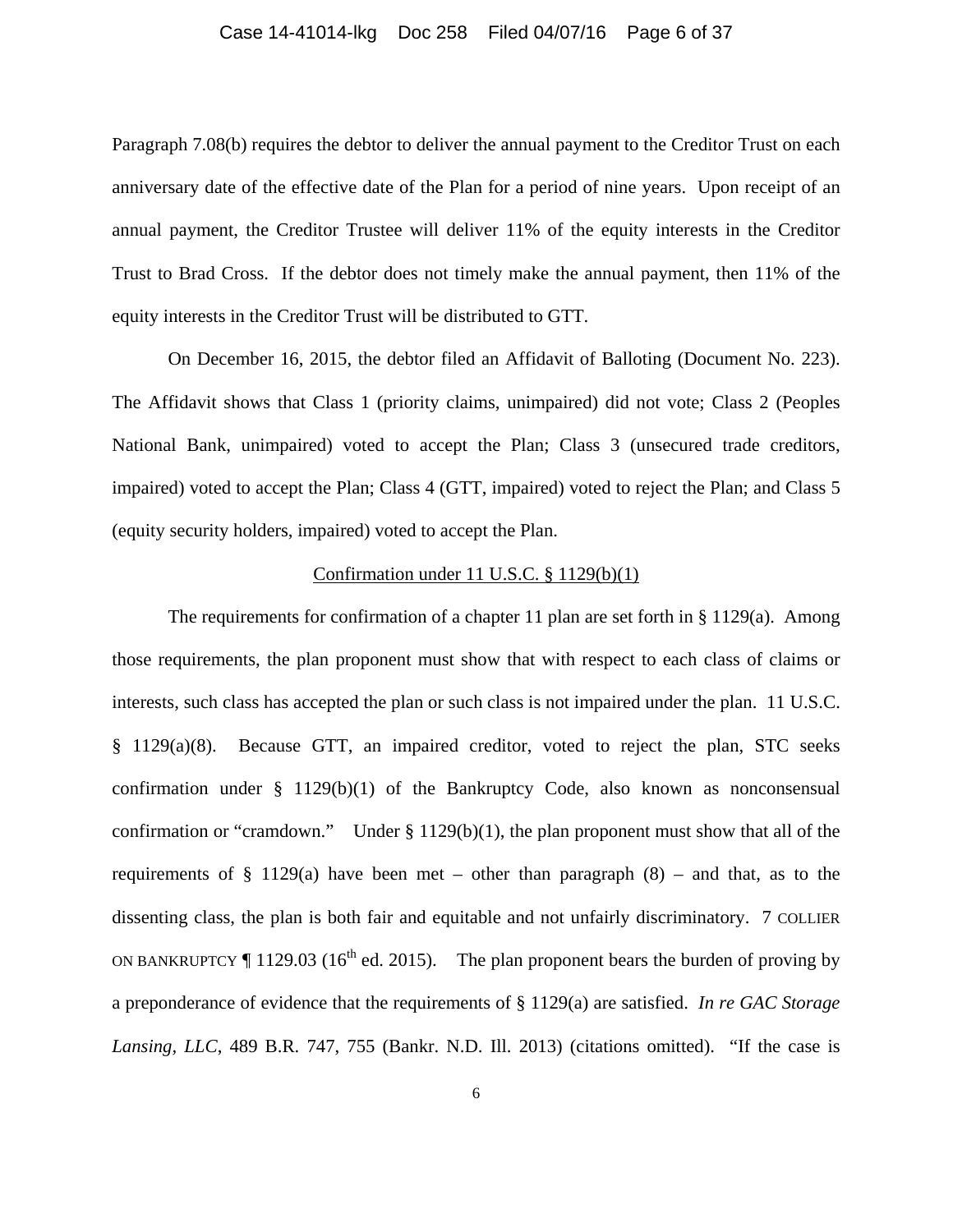nonconsensual, the proponent of the plan also has the burden of showing by a preponderance of the evidence that the requirements of Section 1129(b)(1) are met." *In re Sea Trail Corp.*, 2012 WL 5247175, at \*4 (Bankr. E.D.N.C. Oct. 23, 2012) (citations omitted).

## GTT's Objections to Confirmation

 In support of its position that the Plan fails to satisfy the requirements of § 1129, GTT raises the following specific objections to confirmation:

- the debtor has gerrymandered the classes to create a potentially accepting impaired class;
- the Plan artificially impairs Class 3 in order to create a potentially accepting class under  $§1129(a)(10);$
- $\bullet$  the Plan is not proposed in good faith because it artificially impairs Class 3;
- the Plan is not feasible;
- the Plan is not fair and equitable under  $\S 1129(b)(2)$ .

The Court will address each objection separately.

## A. Separate Classification and Gerrymandering

 GTT argues that the Class 3 claims (unsecured trade creditors) and the Class 4 claims (GTT's judgment claim) should be classified together because the claims are substantially similar. According to GTT, the separate classification of these claims is inappropriate and a "transparent attempt to manufacture an assenting class."<sup>9</sup> In other words, GTT believes that the debtor has "gerrymandered" the classes to create a potentially accepting impaired class of creditors. Doing so, GTT argues, violates § 1122 of the Bankruptcy Code. Section 1122 provides:

<sup>&</sup>lt;sup>9</sup> Global Traffic Technologies, LLC's Objection to Confirmation of Debtor's Amended Plan of Reorganization, p. 8.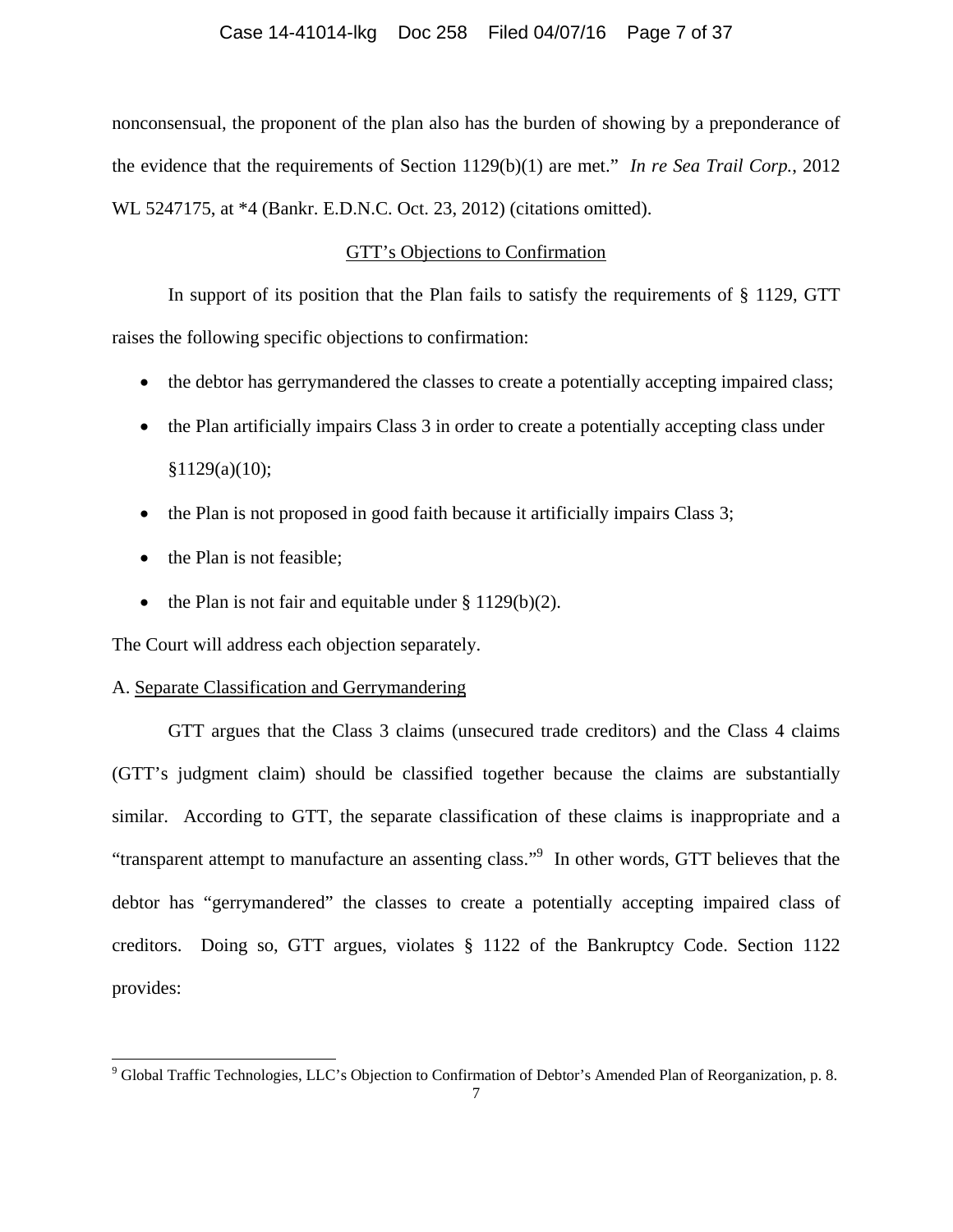(a) Except as provided in subsection (b) of this section, a plan may place a claim or an interest in a particular class only if such claim or interest is substantially similar to the other claims or interests of such class. (b) A plan may designate a separate class of claims consisting only of every unsecured claim that is less than or reduced to an amount that the court approves as reasonable and necessary for administrative convenience.

11 U.S.C. § 1122. By its terms, § 1122 does not expressly prohibit the separate classification of similar claims. *Matter of Woodbrook Assocs.*, 19 F.3d 312, 318 (7<sup>th</sup> Cir. 1994). Rather, it "requires only that dissimilar claims not be classified together." *In re Multiut Corp.*, 449 B.R. 323, 333 (Bankr. N.D. Ill. 2011) (citations omitted).

Nonetheless, GTT cites *Matter of Greystone III Joint Venture*, 995 F.2d 1274 (5<sup>th</sup> Cir.

1991), *cert. denied sub nom. Greystone III Joint Venture v. Phoenix Mutual Life Insurance Co.*,

113 S. Ct. 72 (1992) in support of its argument that under § 1122, similar claims should be classified together. In *Greystone*, the court stated that there is "one clear rule that emerges from otherwise muddled case law on §1122 claims classification: thou shalt not classify similar claims differently in order to gerrymander an affirmative vote on a reorganization plan." *Id*. at 1279. The Seventh Circuit, however, has rejected *Greystone's* "one clear rule." In *Woodbrook*, the debtor's plan separately classified a  $\S1111(b)$  unsecured deficiency claim from the unsecured claims of other creditors. The court allowed the separate classification, finding that:

> The "one clear rule" is not easy to apply since it is not about "classifying similar claims;" it is about the debtor's purpose. Similarity is not a precise relationship, and the elements by which we judge similarity or resemblance shifts from time to time in bankruptcy….Thus, we cannot accept the proposition implicit in *Greystone* that separate classification of a § 1111(b) claim is nearly conclusive evidence of a debtor's intent to gerrymander an affirmative vote for confirmation.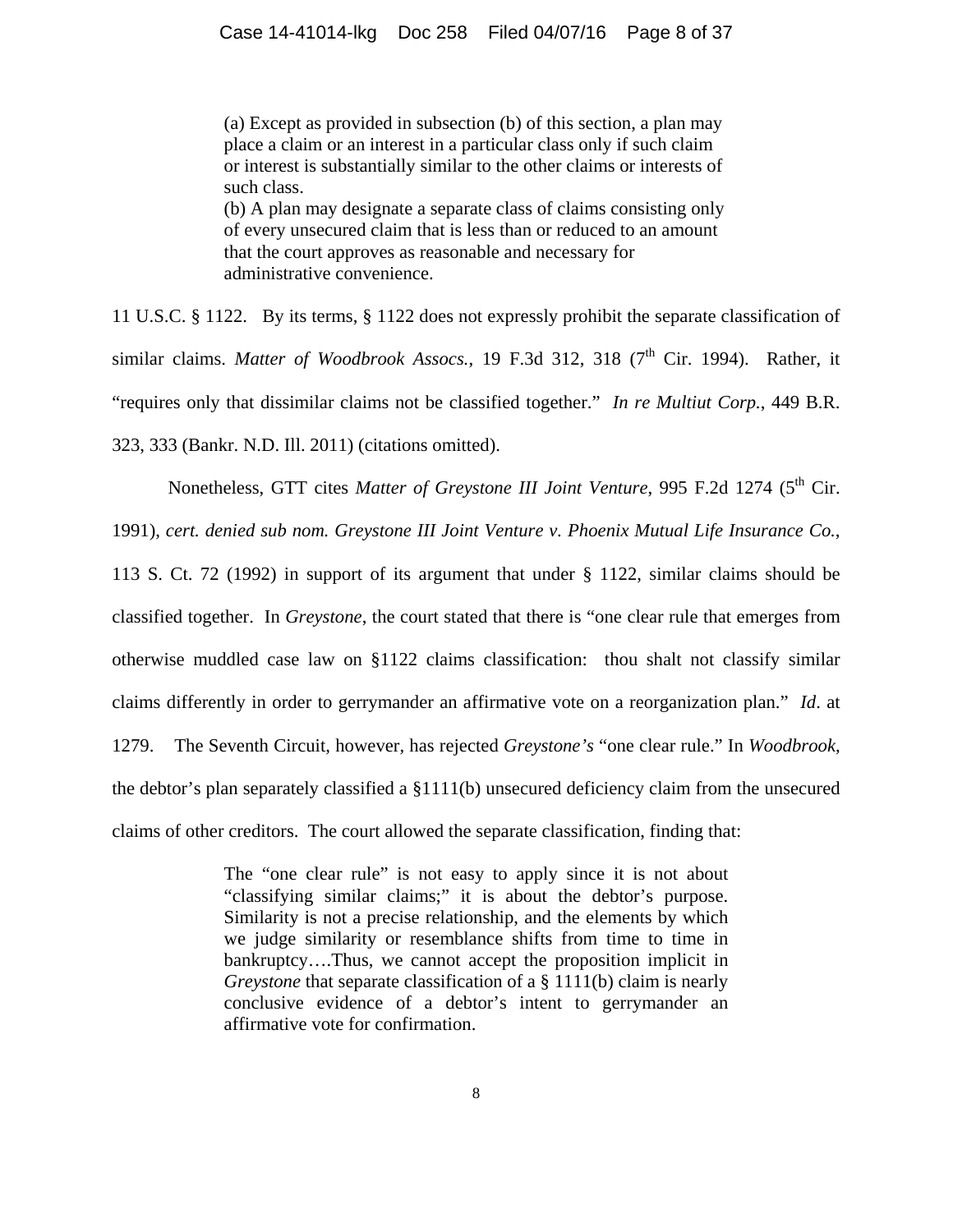*Matter of Woodbrook Assocs.*, 19 F.3d at 318. In *Matter of Wabash Valley Power Ass'n*, 72

F.3d 1305 (7<sup>th</sup> Cir. 1995), *cert. denied sub nom. U.S. v. Wabash Valley Power Ass'n, Inc.*, 117 S.

Ct. 389 (1996), *abrogated on other grounds by In re Castleton Plaza, LP*, 707 F.3d 821 (7<sup>th</sup> Cir.

2013), the Seventh Circuit cited *Woodbrook* and held:

A debtor in bankruptcy has considerable discretion to classify claims and interests in a chapter 11 reorganization plan. While a debtor may not separately classify claims solely in order to "gerrymander an affirmative vote on reorganization," claims may be classified separately if "significant disparities exist between the legal rights of the holder[s of the different claims] which render the two claims not substantially similar." Claims may also be separately classified if there are "good business reasons" to do so or if the claimants have sufficiently different interests in the plan.

*In re Wabash Valley Power Ass'n*, 72 F.3d at 1321 (quoting *In re Woodbrook Assocs.*, 19 F.3d at 318).

 Based on the holdings in *Woodbrook* and *Wabash Valley*, it is clear that separate classification is proper if the holders of the claims have significantly different legal rights, if a legitimate business reason exists for separately classifying the claims, or if the claimants have sufficiently different interests in the plan. Bankruptcy courts in the Seventh Circuit have reached the same conclusion. *See, e.g., Polite Enterprises Corp. Pty Ltd. v. North American Safety Products, Inc.*, 2014 WL 321668, at \*5 (N.D. Ill. Jan. 29, 2014); *In re Dave's Detailing, Inc.*, 2015 WL 4601726, at \*7 (Bankr. S.D. Ind. July 30, 2015); *In re Multuit Corp.*, 449 B.R. at 334; *In re Local Union 722 Intern. Broth. Of Teamsters*, 414 B.R. 443, 453 (Bankr. N.D. Ill. 2009).

## 1. Different Legal Rights

 In the instant case, the Court finds that separate classification of the trade creditors' claims and GTT's claim was proper since the respective classes hold significantly different legal rights. While the claims of both classes are unsecured, the similarity ends there. The trade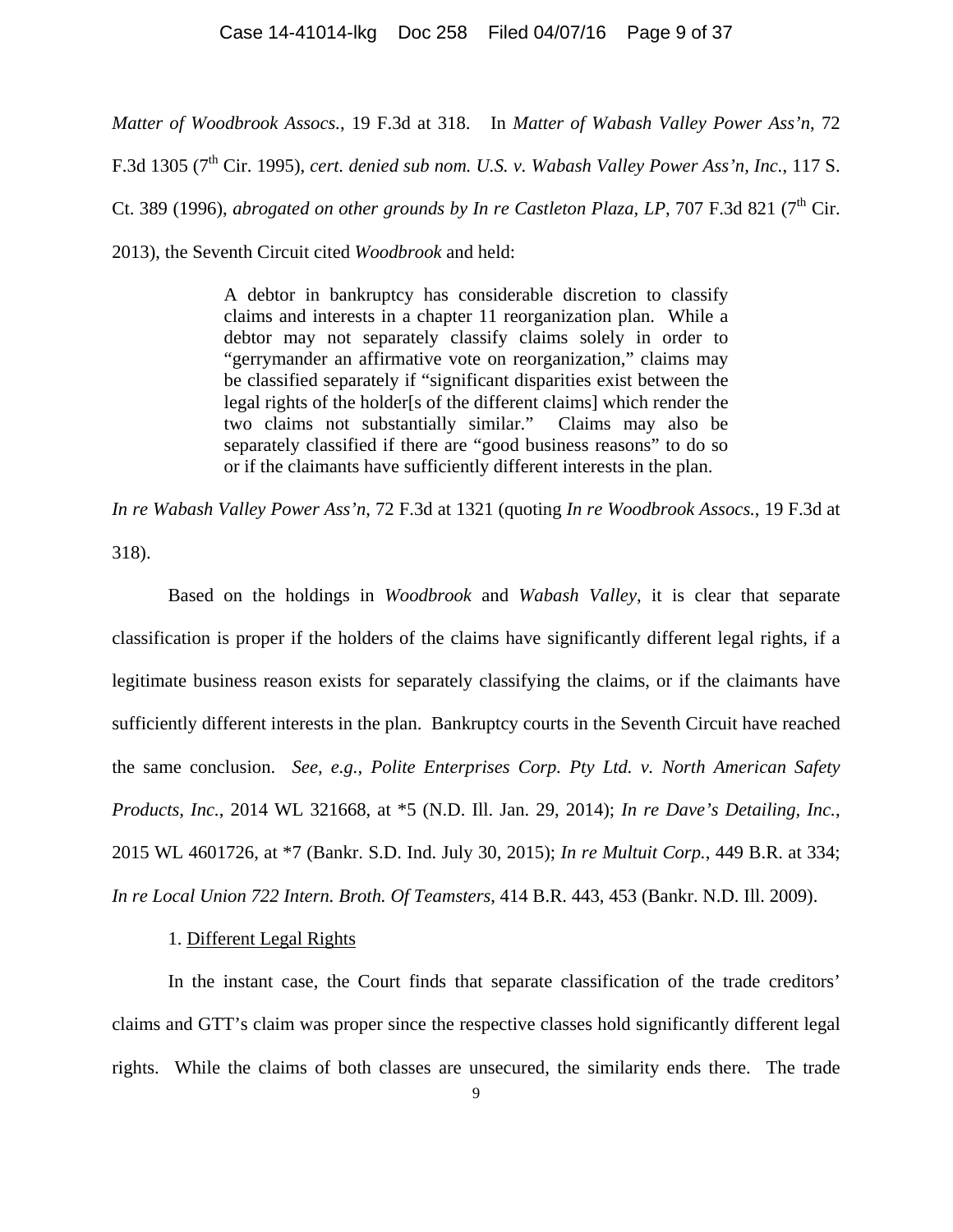## Case 14-41014-lkg Doc 258 Filed 04/07/16 Page 10 of 37

creditors' claims are generally liquidated and undisputed, while GTT's claim arose from a judgment in a highly disputed patent infringement lawsuit. GTT's judgment claim is substantially larger than all of the trade creditors' claims combined, and it stands to be paid far more under the Plan than any other creditor.<sup>10</sup> More importantly, and to the point, the Court disagrees with GTT's assertion that unsecured judgment creditors have the same rights as unsecured trade creditors. To the contrary, as a result of the judgment entered in its favor, GTT has a myriad of remedies to pursue, including execution, garnishment, citations and the creation of a judgment lien. (Indeed, GTT exercised some of those rights prior to the filing of STC's bankruptcy petition, which forced the filing.) Those rights are not available to the trade creditors. Furthermore, GTT may pursue recovery on its judgment against the other, non-debtor defendants. Again, this option is not available to the trade creditors.

## 2. Legitimate Business Reason

 $\overline{a}$ 

In addition, a legitimate business reason exists for separately classifying the trade creditors' claims and GTT's claim. The routine extension of monthly services and supplies by the trade creditors is essential to STC's reorganization efforts and ultimately, to the survival and continuation of STC's business. The trade creditors also benefit from a continuing relationship with STC. Obviously, the same is not true for GTT.

Other courts have approved the separate classification of trade vendors and judgment creditors. For example, in *In re Texas Star Refreshments, LLC*, 494 B.R. 684 (Bankr. N.D. Tex. 2013), the claims of the unsecured trade creditors and a judgment creditor with an unsecured

 $10$  Some courts have found that this distinction alone is sufficient to find that claims are not substantially similar. *See, e.g., In re Indian Nat. Finals Rodeo, Inc.*, 453 B.R. 387, 400 (Bankr. D. Mont. 2011); *In re EBP, Inc.*, 172 B.R 241, 244 (Bankr. N.D .Ohio 1994).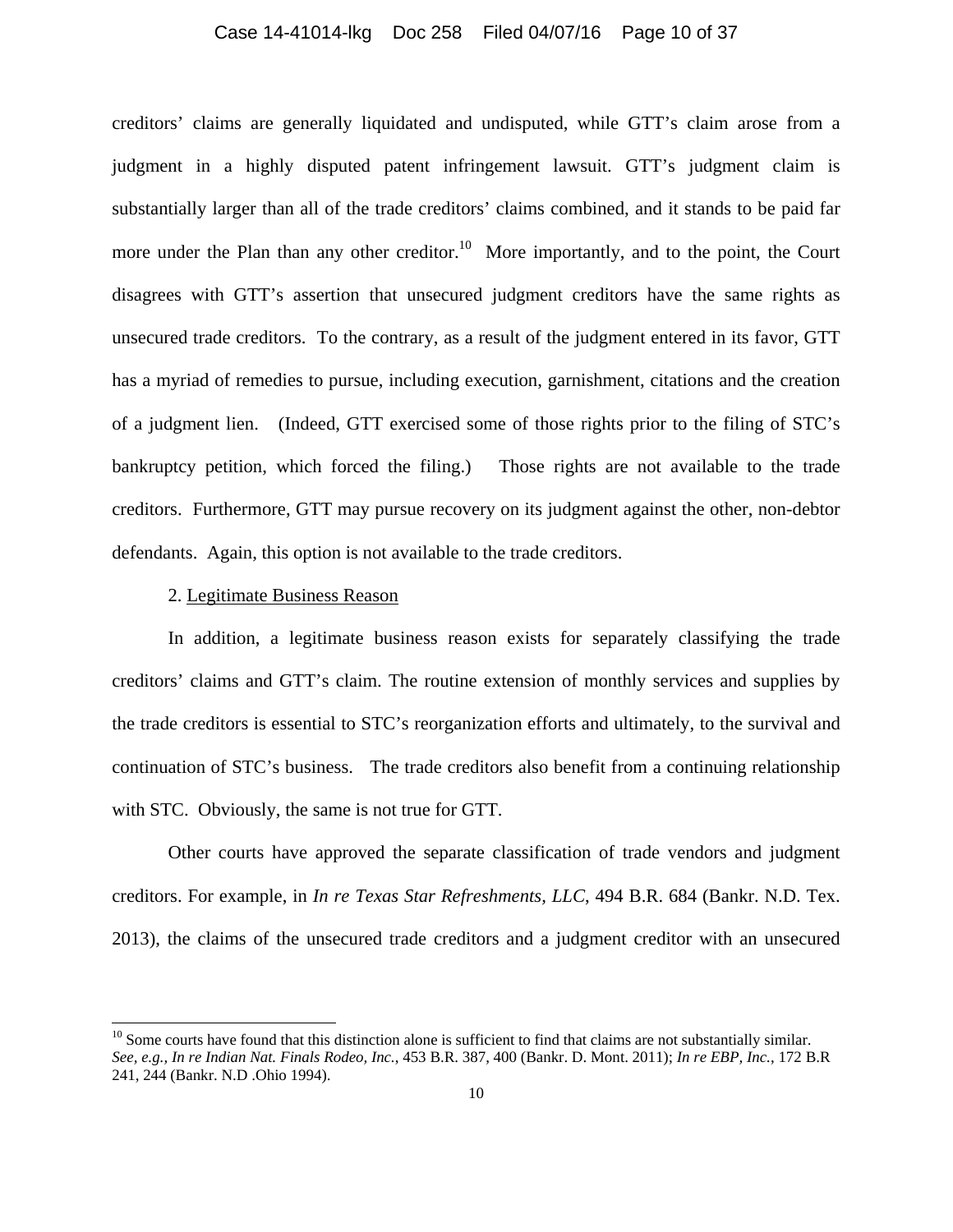claim of \$921,754.91 were separately classified. The court found the classification scheme proper, explaining in part:

> The Class 4 creditors are TSR's trade vendors, those creditors that are critical to TSR's continued operations. CFG [the judgment creditor] on the other hand is obviously a competitor to TSR….CFG's position reveals that its real desire and indeed the way in which it benefits the most is by TSR's liquidation. Now, given the judgment it obtained, CFG essentially argues that TSR should not be given an opportunity to reorganize. CFG's interest is therefore different from that of other unsecured creditors….TSR's trade vendors, in addition, have an interest in continuing to sell their products to TSR, just as TSR has a business need to continue purchasing their products. The separate classification of trade vendors from CFG is reasonable and proper.

*Id*. at 696 (citations omitted). Likewise, in *In re Havre Aerie No. 166 Eagles*, 2013 WL 1164422, at \*14 (Bankr. D. Mont. March 20, 2013), the court found that a good business reason existed for separate classification based on evidence that the debtor had to pay the trade creditors' claims in order to remain in business under the plan. *See also In re Indian Nat. Finals Rodeo, Inc.*, 453 B.R. at 400 (legitimate business justification existed for debtor to classify the judgment creditor's claim separately from other unsecured creditors based on the anticipated future aid or contributions of money and/or services by the other unsecured creditors); *In re EBP, Inc.*, 172 B.R. at 244 (separate classification appropriate because judgment creditor provides no continuing benefit to the reorganized debtor while the trade creditors do provide "a potential continuing benefit which will sustain the Debtor's business if confirmation is achieved").

3. Different Interests in the Plan

l

Finally, GTT is a direct and strong competitor of  $STC<sub>11</sub><sup>11</sup>$  and as such, has a substantially different interest in the Plan from the trade creditors. If STC's plan is not confirmed, the

<sup>&</sup>lt;sup>11</sup> At trial, Brad Cross testified that GTT has been STC's strongest, direct competitor since 2009-2010.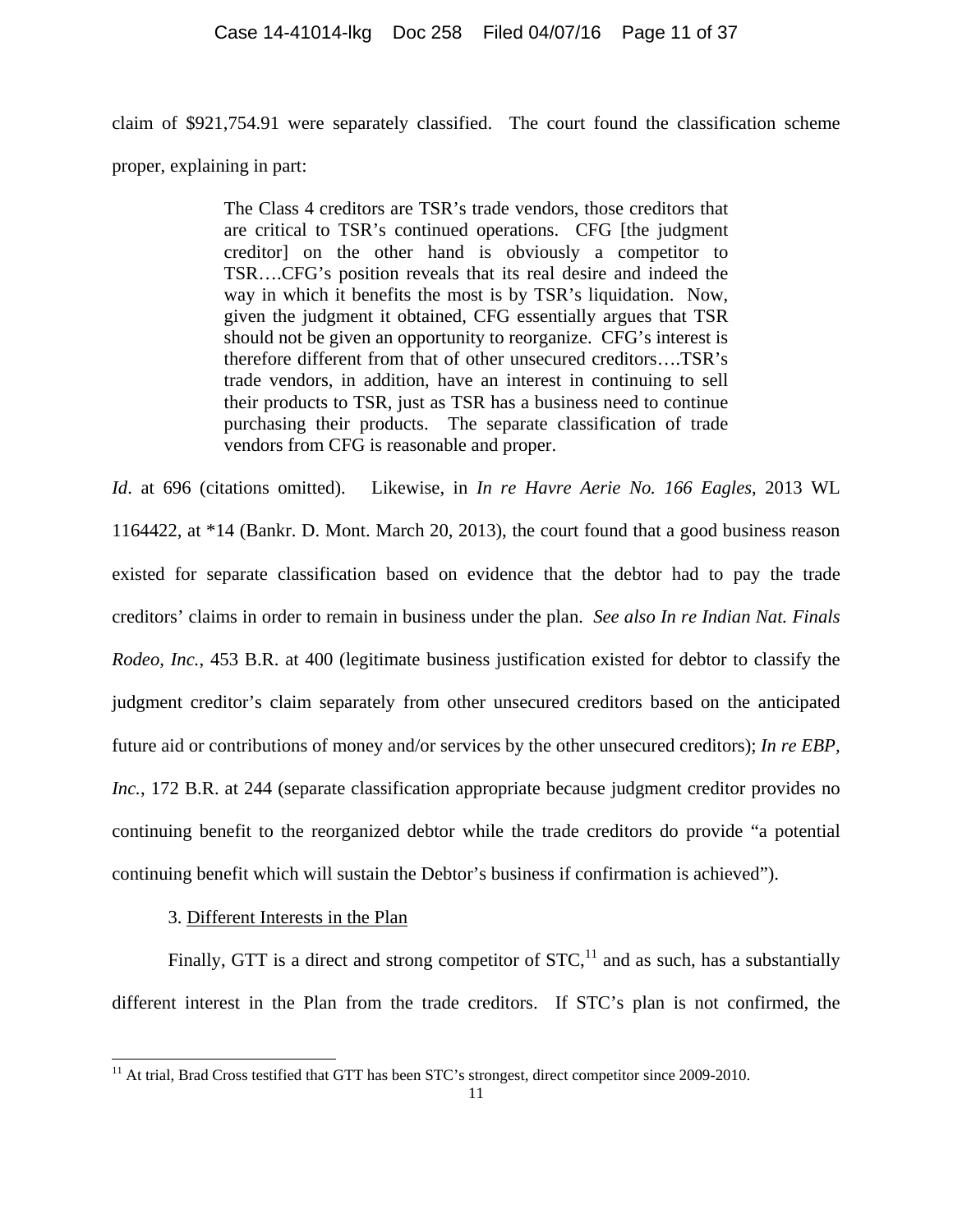## Case 14-41014-lkg Doc 258 Filed 04/07/16 Page 12 of 37

company has no chance of surviving.<sup>12</sup> With the elimination of STC as a significant competitor, GTT will substantially improve its position in the marketplace. Clearly, GTT has a "non-creditor interest" in the reorganized debtor, and for that reason, separate classification of its claim is proper. "A non-creditor interest can justify separate classification if it gives [the creditor] 'a different stake in the future viability' of [the debtor] that may cause it to vote for reasons other than its economic interest in the claim." *In re Texas Star Refreshments, LLC*, 494 B.R. at 696 (brackets in original) (citing *In re Save Our Springs (S.O.S.) Alliance, Inc.*, 632 F.3d 168, 174 (5th Cir. 2011)). *See also In re Lightsquared, Inc.*, 513 B.R. 56, 83 (Bankr. S.D.N.Y. 2014) (separate classification is justified where claimant is a competitor of the debtor); *In re Premiere Network Services, Inc.*, 333 B.R. 130, 133 (Bankr .N.D. Tex. 2005) (a non-creditor interest in the reorganized debtor meets the "good business reason" and justifies separate classification of the creditor's claim).

## B. Artificial Impairment and Good Faith

l

 GTT argues that the debtor has sufficient funds to pay the Class 3 trade creditors' claims in full on the effective date of the Plan and therefore has artificially impaired that class by proposing to pay only 75% of its claims.<sup>13</sup> GTT contends that the debtor cannot artificially impair a class solely to create an accepting impaired class under § 1129(a)(10) of the Bankruptcy Code.

 Section 1123(b) provides that "a plan may (1) impair or leave unimpaired any class of claims, secured or unsecured…." 11 U.S.C. § 1123(b)(1). Under § 1124, a class of claims or interests is impaired under a plan "unless, with respect to each claim or interest of such class, the

 $12$  Brad Cross testified that when STC's bank accounts were frozen (because of the judgment against it), the company could not have continued in business without filing bankruptcy.

<sup>&</sup>lt;sup>13</sup> At the same time, GTT argues that the Plan is not feasible because GTT does *not* have sufficient funds to make all of the required payments. *See* feasibility discussion *infra* pp. 19-28.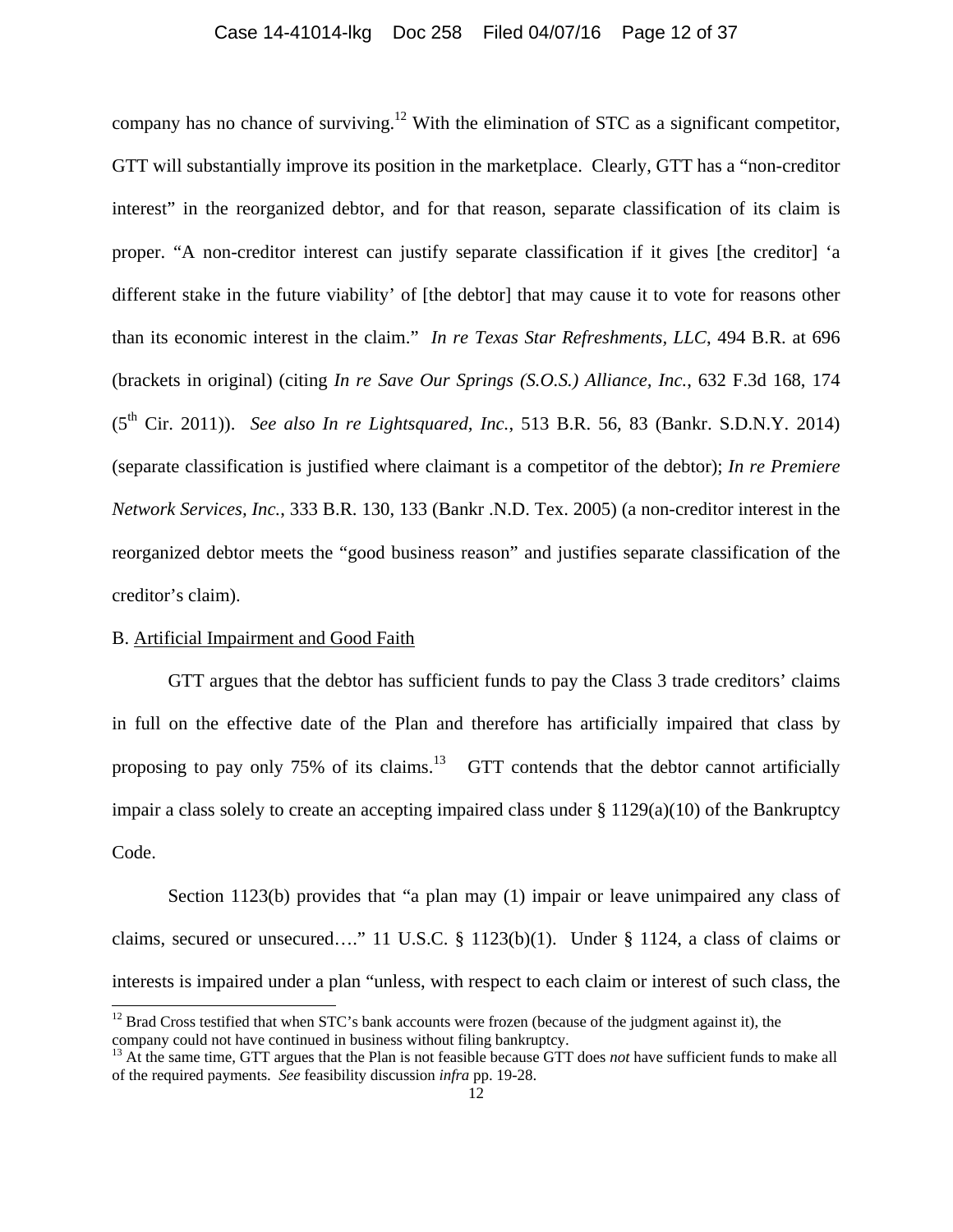#### Case 14-41014-lkg Doc 258 Filed 04/07/16 Page 13 of 37

plan (1) leaves unaltered the legal, equitable, and contractual rights [of the claim holders]…." 11 U.S.C. § 1124(1). Any alteration of the rights of a class of creditors constitutes impairment. *Matter of Wabash Valley Power Ass'n*, 72 F.3d at 1321. A plan cannot be confirmed unless "at least one class of claims that is impaired under the plan has accepted the plan…." 11 U.S.C.  $$1129(a)(10).$ 

 In support of its argument that the debtor cannot artificially impair the Class 3 claims, GTT cites *In re Windsor on the River Assocs., Ltd.*, 7 F.3d 127 (8<sup>th</sup> Cir. 1993). *Windsor held* that a claim is not impaired – and therefore does not meet the requirement that at least one impaired class has accepted the plan – if the alteration of the rights in question arises solely from the debtor's exercise of discretion and not from some economic need. *Id*. at 132-33.

 Other appellate courts, however, reject the distinction between discretionary and economically driven impairment. In *In re L & J Anaheim Assocs.*, 995 F.2d 940 (9<sup>th</sup> Cir. 1993), the Ninth Circuit held that "the plain language of section 1124 says that a creditor's claim is 'impaired' unless its rights are left 'unaltered' by the Plan. There is no suggestion … that only alterations of a *particular kind or degree* can constitute impairment." *Id*. at 943 (emphasis added).

Similarly, in *In re Village at Camp Bowie I, L.P.*, 710 F.3d 239 ( $5<sup>th</sup>$  Cir. 2013), the Fifth Circuit held:

> Today, we expressly reject *Windsor* and join the Ninth Circuit in holding that  $\frac{8}{9}$  1129(a)(10) does not distinguish between discretionary and economically driven impairment….By shoehorning a motive inquiry and materiality requirement into §1129(a)(10), *Windsor* warps the text of the Code, requiring a court to "deem" a claim unimpaired for purposes of §1129(a)(10) even though it plainly qualifies as impaired under §1124. *Windsor's* motive inquiry is also inconsistent with §1123(b)(1), which provides that a plan proponent "*may* impair or leave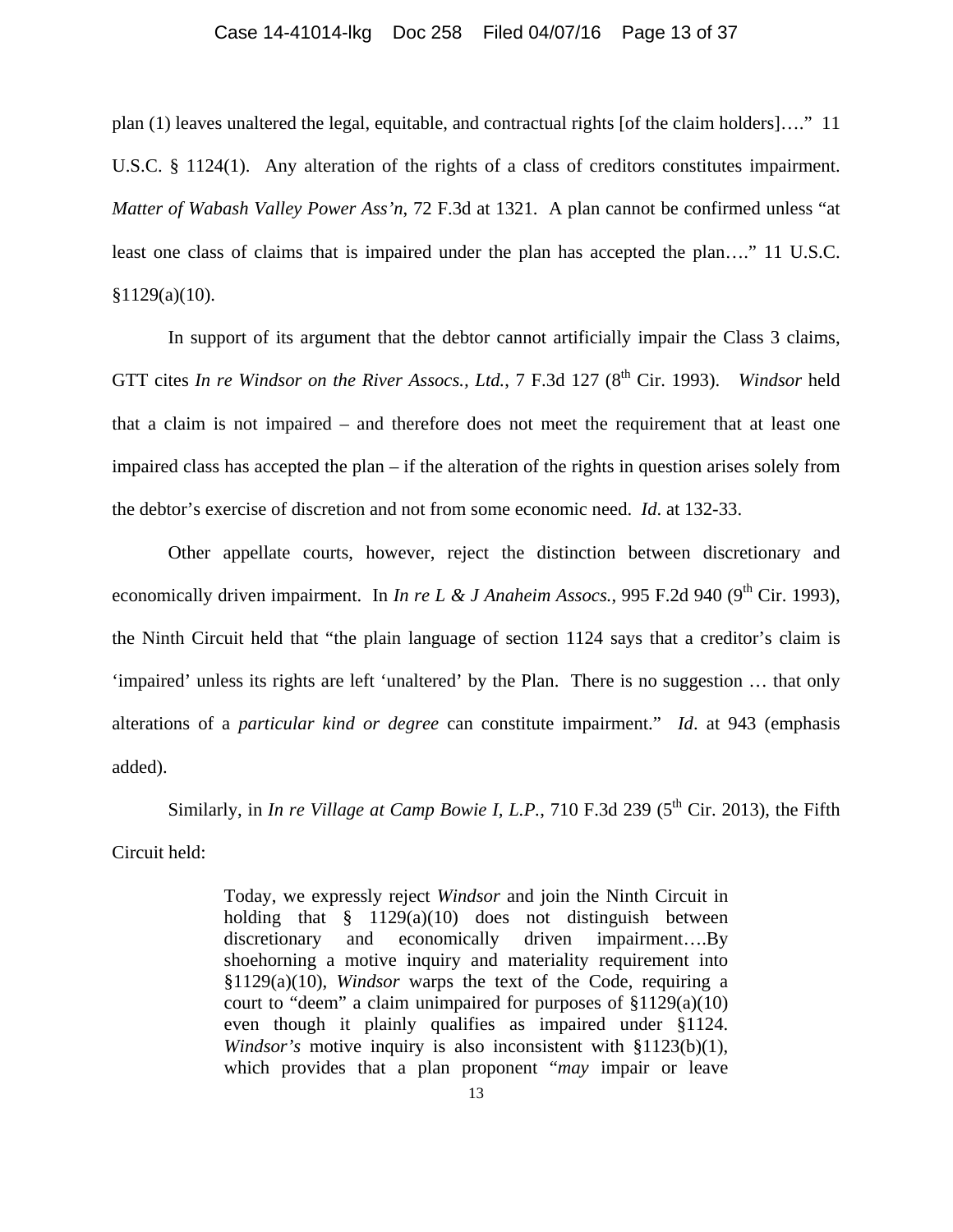unimpaired any class of claims," and does not contain any indication that impairment must be driven by economic motives."

*Id.* at 245-46 (emphasis in original). The court disagreed with Windsor's reasoning that condoning artificial impairment would reduce  $\S$  1129(a)(10) to a nullity. "[T]his logic sets the cart before the horse, resting on the unsupported assumption that Congress intended §1129(a)(10) to implicitly mandate a materiality requirement and motive inquiry." *Id*. at 246. The court concluded that a plan proponent's motive should instead be scrutinized under the good faith requirement of  $\S 1129(a)(3)$ .

Finally, the Sixth Circuit recently held that the debtor's motives are irrelevant when analyzing the classification of claims under  $\S$  1124 and 1129(a)(10). The court found:

> That [the] impairment [of two minor claims] seems contrived to create a class to vote in favor of the plan is immaterial. Section 1124(1) by its terms asks only whether a plan would alter a claimant's interests, not whether the debtor had bad motives in seeking to alter them. The debtor's motives instead are expressly the business of  $\S1129(a)(3)$  ... [a]nd given that  $\S1129(a)(3)$ expressly requires an inquiry into the debtor's motives in proposing the plan, there is no reason to graft that inquiry onto the plain terms of  $$1124(1)$ .

*In re Village Green I, GP, 2016 WL 325163, at \*2 (6<sup>th</sup> Cir. Jan. 27, 2016).* 

 The Seventh Circuit has not squarely addressed the question of whether a distinction exists between discretionary and economically driven impairment under § 1129(a)(10). It has, however, noted that an artificial impairment analysis requires an inquiry into the debtor's motives. In *Matter of 203 N. LaSalle St. Partnership*, 126 F.3d 955 (7<sup>th</sup> Cir. 1997), *rev'd on other grounds, Bank of America Nat. Trust and Savings Ass'n v. 203 North LaSalle St. Partnership*, 119 S. Ct. 1411 607 (1999), the debtor proposed a plan in which the trade claims were not paid in full. Bank of America argued, in part, that the only reason for not paying the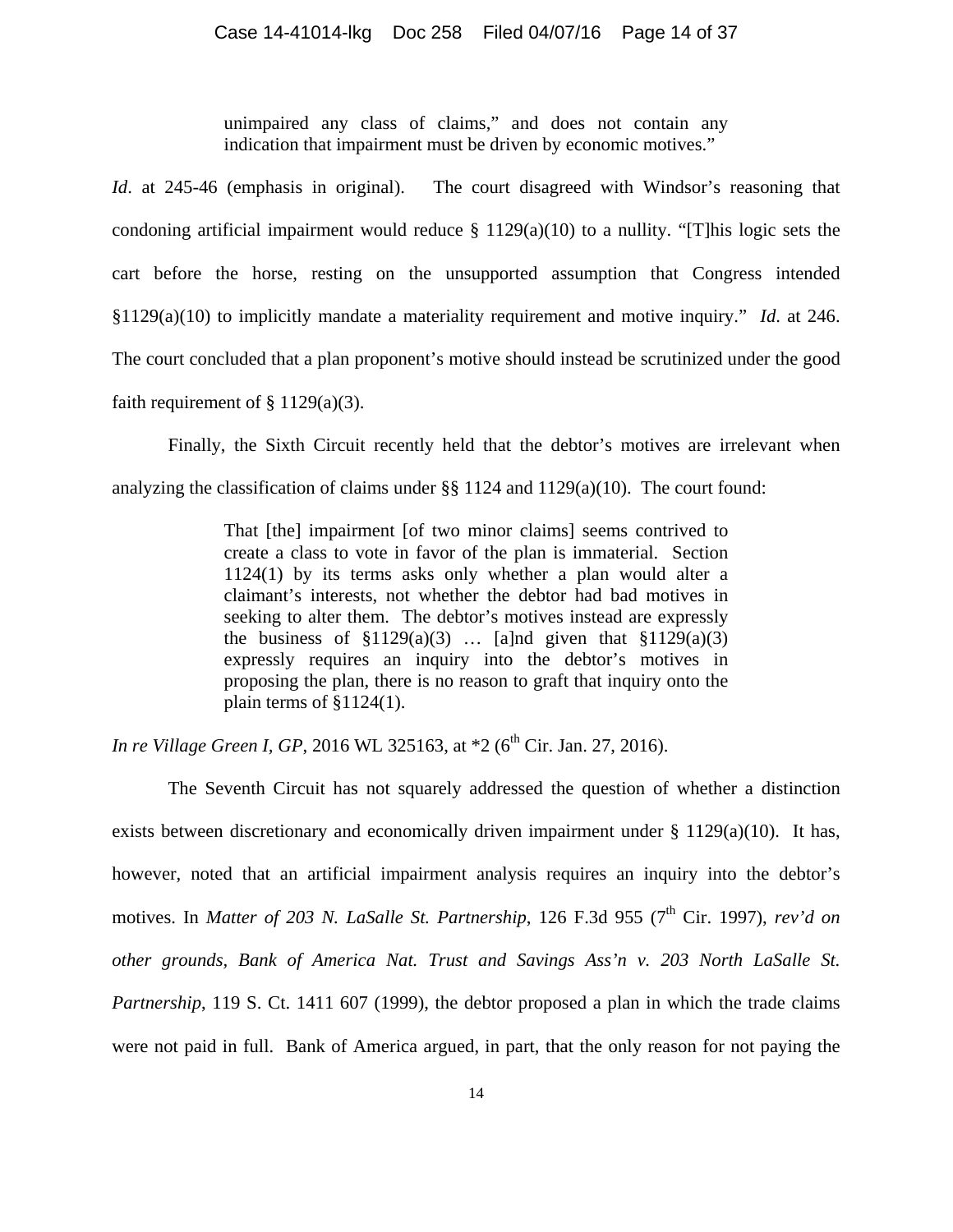trade creditors in full was to create an impaired class that would vote to accept the plan. The

Seventh Circuit stated:

Although we have never before adopted the Eighth Circuit's "artificial impairment" test, we believe that, even assuming that the Eighth Circuit's interpretation of  $\S$  1129(a)(10) is the appropriate standard, the bankruptcy court did not err in its application here. We have noted, in discussing *In re Windsor*, that "[a] finding of 'artificial impairment' requires an inquiry into the purposes of the debtor." *In re Wabash*, 72 F.3d at 1321 n.10. *In re Windsor* recognizes that the question of motivation is one for the bankruptcy court, whose resolution of the question is entitled to deference….The bankruptcy court found that there were legitimate reasons for impairing the trade claims class. Impairing these claims allowed more money to be dedicated to the successful reorganization of the debtor. The court distinguished this situation from the one at issue in *In re Windsor* in which the only impairment was to wait 60 days to pay the "artificially impaired" class in full, and the debtor's only purpose for doing so … was to create an impaired class to approve the plan. In short, the bankruptcy court explicitly found that there was no lack of good faith by LaSalle's failure to pay the trade claims in full. We are not left with the definite and firm conviction that the bankruptcy court has made a mistake with respect to this issue.

*Matter of 203 N. LaSalle St. Partnership*, 126 F.3d at 968.

Another case within the Seventh Circuit, *In re Greenwood Point, LP*, 445 B.R. 885 (Bankr .S.D. Ind. 2011), addressed artificial impairment under  $\S$  1129(a)(10). The debtor in *Greenwood* separately classified a secured tax claim, and proposed deferred interest payments of \$12,422.80 on the claim over two months after the effective date of the plan, even though the debtor had sufficient funds to pay the amount on the effective date. A creditor objected on the basis that the claim was artificially impaired for the sole purpose of obtaining acceptance by at least one impaired class. The court first found that "[i]f the motivation of the debtor was to alter treatment of a class solely to obtain plan approval by at least one impaired class, *and for no legitimate business purpose*, the class is artificially impaired and its acceptance cannot be used to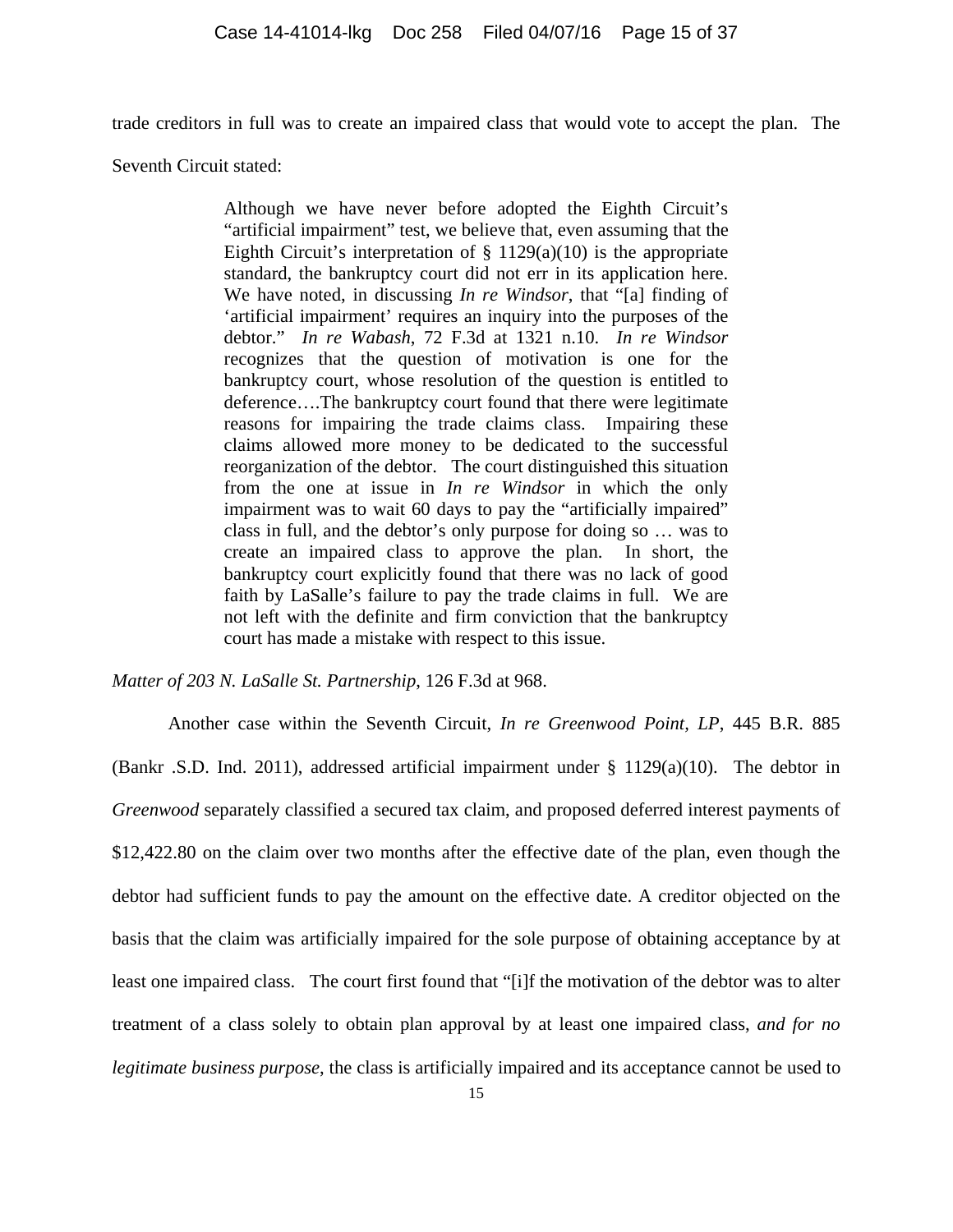#### Case 14-41014-lkg Doc 258 Filed 04/07/16 Page 16 of 37

satisfy Section 1129(a)(10)." *Id*. at 908 (emphasis added) (citations omitted). The court further found that "nothing in the Bankruptcy Code prevents a debtor from negotiating a plan in order to gain acceptance, including impairment of claims." *Id*. "[A] plan proponent may impair a class of claims" and [i]f the impaired class accepts the plan, the requirement of section 1129(a)(10) is satisfied." *Id*. The court concluded that the impairment was not *de minimus* and that because the debtor had good business reasons to treat the impaired class as it did, the class was not artificially impaired under  $§ 1129(a)(10)$ .

The Court finds the reasoning of the Ninth, Fifth and Sixth Circuits persuasive and holds that under the classification scheme set forth in §§  $1123(b)(1)$  and  $1124(1)$ , a chapter 11 plan proponent may impair a class of claims. For purposes of  $\S 1129(a)(10)$ , it is immaterial whether the impairment is discretionary or driven by economic motives. The classification and treatment of claims is, however, subject to the good faith requirement under § 1129(a)(3). *In re Village Green I, GP*, 2016 WL 325163, at \*2; *In re Village at Camp Bowie I, L.P.*, 710 F.3d at 247. Engaging in a good faith analysis is consistent with the Seventh Circuit's finding that resolution of an "artificial impairment" issue requires the court to inquire into the debtor's motives. *In re Wabash Valley Power Assn.*, 72 F.3d at 1321 n. 10; *Matter of 203 N. LaSalle St. Partnership*, 126 F.3d at 968.

Section 1129(a)(3) requires that a chapter 11 plan be "proposed in good faith and not by any means forbidden by law." 11 U.S.C. § 1129(a)(3). "Good faith" is not defined in the Bankruptcy Code, but "the term is generally interpreted to mean that there exists 'a reasonable likelihood that the plan will achieve a result consistent with the objectives and purposes of the Bankruptcy Code.'" *Matter of 203 N. LaSalle St. Partnership*, 126 F.3d at 969 (citing *In re Madison Hotel Assocs.*, 749 F.2d 410, 424-25 (7<sup>th</sup> Cir. 1984)). A bankruptcy court's finding that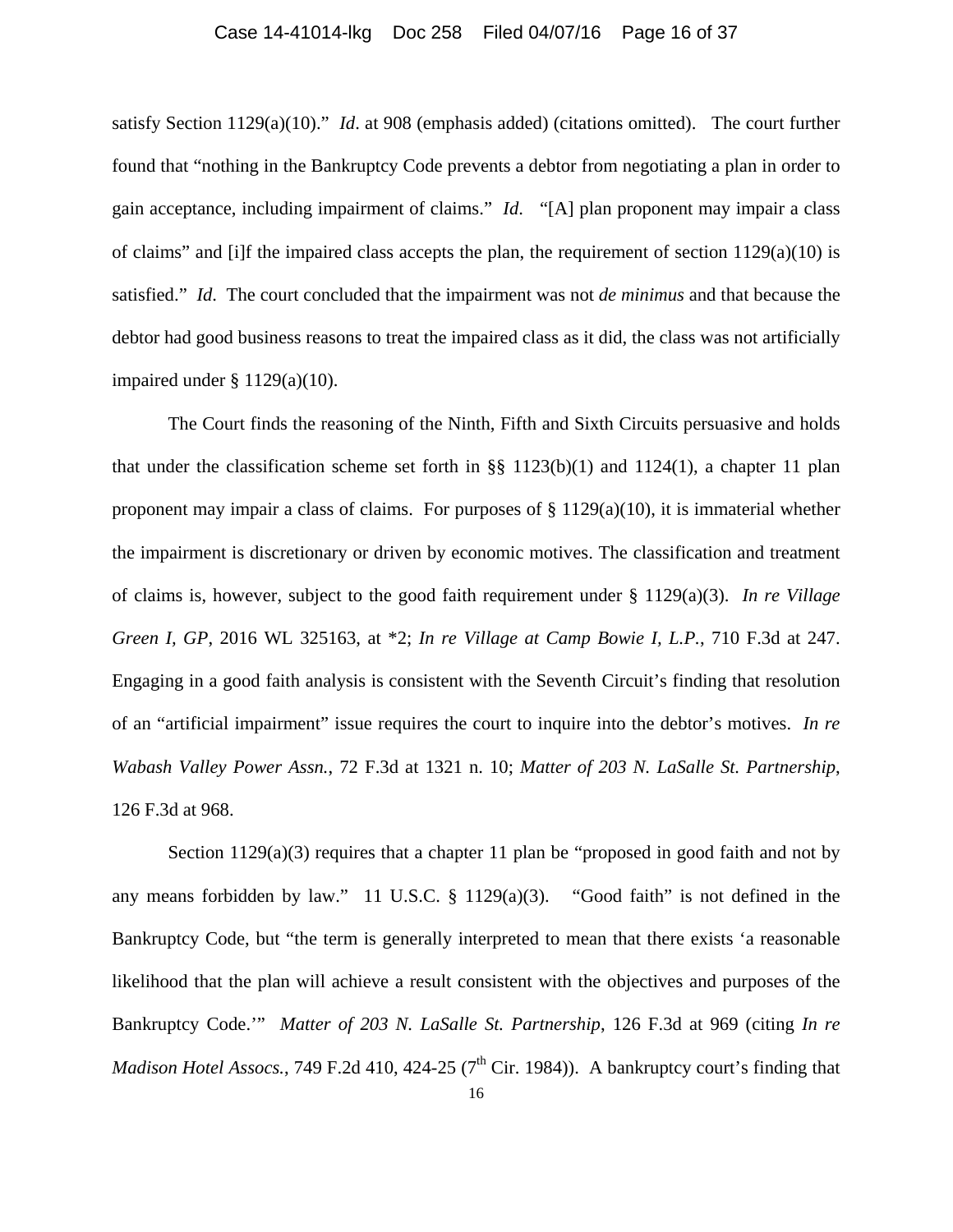## Case 14-41014-lkg Doc 258 Filed 04/07/16 Page 17 of 37

a plan was proposed in good faith is a finding of fact that is given deference on appeal. *Matter of 203 N. LaSalle St. Partnership*, 126 F.3d at 969.

In determining whether a plan has been proposed in good faith, the focus is on the plan itself, which the court must view "based on the totality of the circumstances surrounding the development and proposal of that plan." *In re Draiman*, 450 B.R. 777, 804 (Bankr. N.D. Ill. 2011). The plan must have "a true purpose" and "fact-based hope" of preserving a going concern or of maximizing property available to satisfy creditors. *Id*. If a plan is proposed "with the legitimate and honest purpose to reorganize and has a reasonable hope of success, the good faith requirement of § 1129(a)(3) is satisfied." *In re Village at Camp Bowie I, L.P.*, 710 F.3d at 247. *See also In re Texas Star Refreshments, LLC*, 494 B.R. at 694 (a plan proposed in good faith must have reorganization as its honest and legitimate purpose).

GTT contends that the Plan was not proposed in good faith because it arbitrarily and artificially impairs the claims of the trade creditors solely to create an assenting impaired class. According to GTT, reducing the amount paid to trade creditors by \$18,250.60 is a minimal impairment and serves no valid reorganizational purpose. The Court disagrees.

 According to the testimony of Brad Cross, the reason STC filed for bankruptcy was because of the judgment held by GTT. The debtor was otherwise current on its obligations and owed no taxes at the time of filing. Brad Cross testified that once GTT froze its bank accounts, it could not have continued in business without filing. It was clear from his straightforward and credible testimony that, as president of STC, he wanted to do everything possible to save the company, as well as the jobs of its long-time and loyal employees. The only means to do so was to propose a plan that would allow STC to successfully reorganize.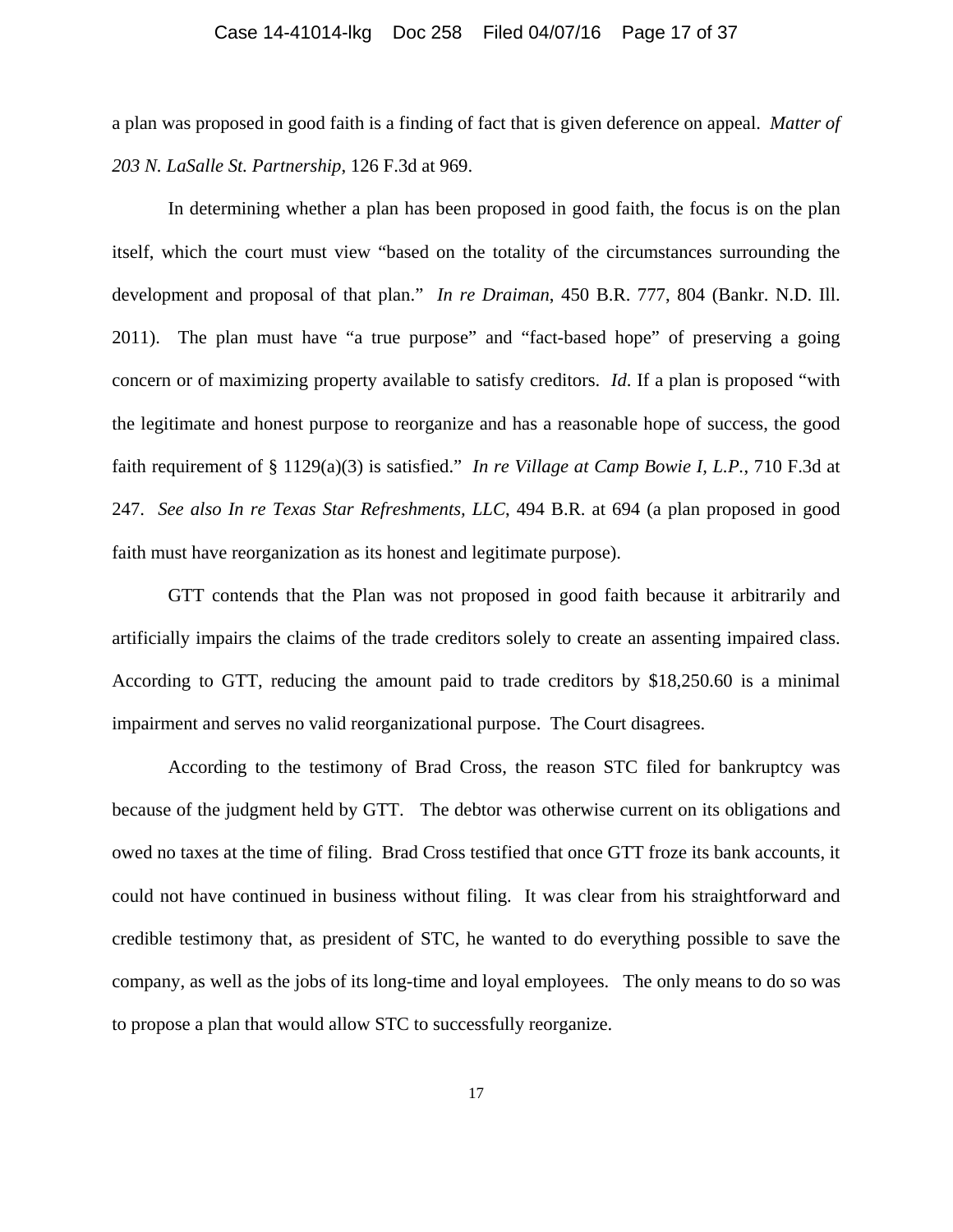#### Case 14-41014-lkg Doc 258 Filed 04/07/16 Page 18 of 37

 Considering the totality of the circumstances - the judgment that left the debtor with no choice but to file bankruptcy, the debtor's desire to continue its business and to keep people employed, and the proposal of a plan that has a reasonable hope of success - the Court finds that the plan was proposed in good faith. The Plan is, in fact, a "plan of survival" and clearly meets the rehabilitative purposes of chapter 11. The reduced payment to the Class 3 trade creditors is not *de minimus*, as GTT contends. Brad Cross testified that STC's desire was to "save every dollar." A 75% reduction in payments to Class 3 leaves the debtor with an additional \$18,250.06, a significant savings. GTT's argument that the debtor has sufficient funds to pay the trade creditors in full does not automatically result in a finding of bad faith. *See In re Village at Camp Bowie I, L.P.*, 710 F.3d at 248 (artificial impairment does not constitute bad faith as a matter of law). While STC does have sufficient funds to pay the Class 3 claims in full, it is also important for the debtor to retain enough funds to continue in operation.<sup>14</sup> Thus, it is understandable that every dollar would count. Moreover, the Plan proposes to pay GTT's claim *in full with interest*, albeit over a period of nine years. Under the terms of the Plan, GTT will receive nearly \$1.5 million in one year, an amount that is just slightly less than the liquidation value of  $STC<sub>15</sub>$  and over the course of the Plan, GTT will be paid more than \$7 million.<sup>16</sup> In sum, the Court finds that the debtor has proposed a plan with the legitimate and honest intention of successfully reorganizing. As such, the good faith requirement of  $\S 1129(a)(3)$  is satisfied.

A final note regarding the question of good faith: During closing arguments, counsel for

l

 $14$  At the same time, GTT argues that the debtor cannot satisfy the feasibility requirement because the debtor does not have sufficient funds to make the required Plan disbursements. See feasibility discussion infra pp. 19-28.<br><sup>15</sup> The debtor's Liquidation Analysis, admitted into evidence at trial as part of Exhibit O, shows that STC's

liquidation value is \$1,704,750. Brad Cross testified without objection as to how the liquidation value was calculated.

<sup>&</sup>lt;sup>16</sup> In contrast, if STC were liquidated, GTT would be paid only 25.98% of its claim. STC's Liquidation Analysis, Exhibit O.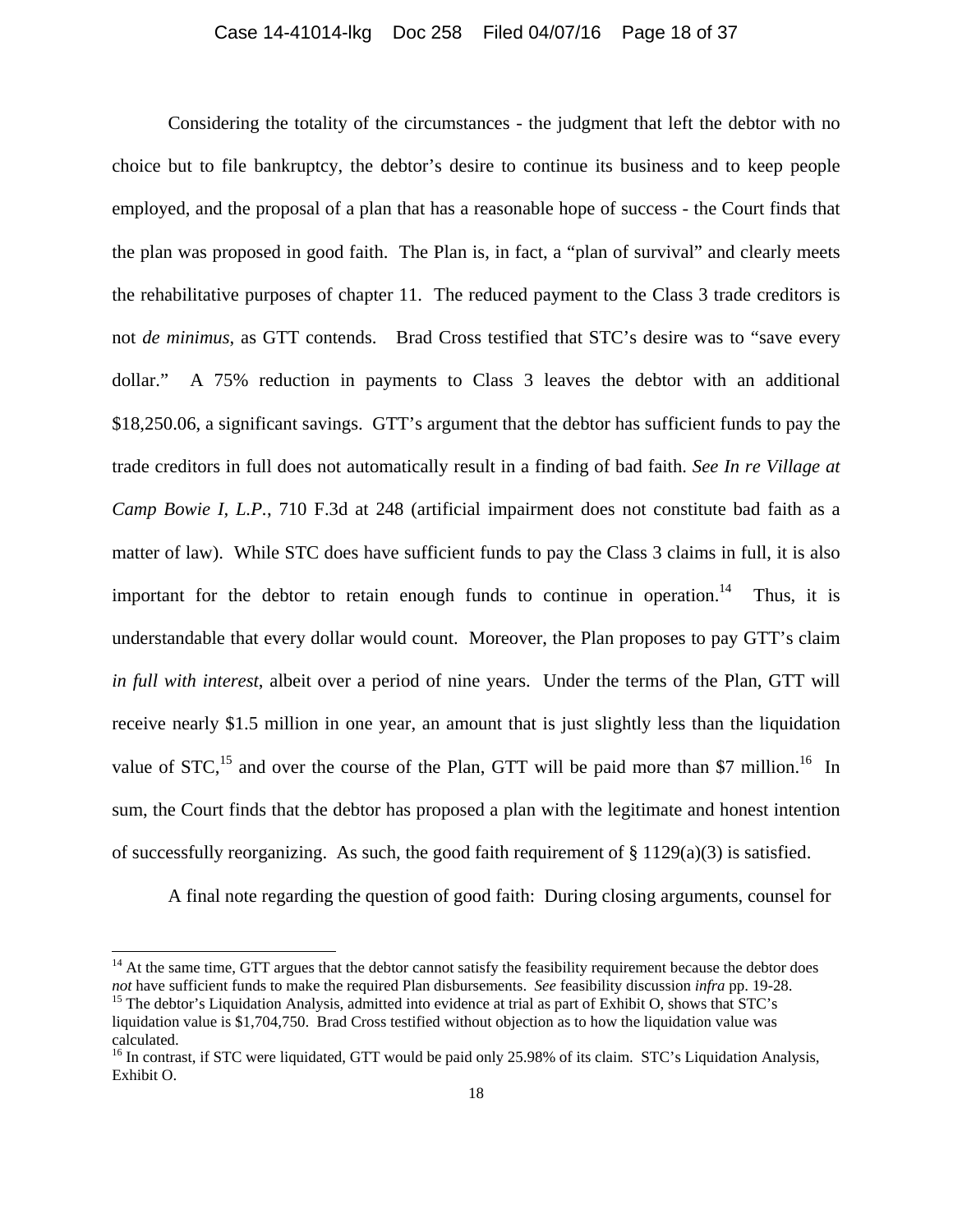## Case 14-41014-lkg Doc 258 Filed 04/07/16 Page 19 of 37

GTT cited the Sixth Circuit's recent decision in *In re Village Green I, GP*, 2016 WL 325163 (6<sup>th</sup> Cir. Jan. 27, 2016) to support its argument that STC's Plan is not proposed in good faith. In *Village Green*, the debtor owed its former lawyer and accountant a total of less than \$2400. The debtor created a separate class for those two creditors and impaired the class by proposing to pay the claims in full over sixty days rather than up front. Debtor argued that the impairment was justified by the debtor's need to "ration every dollar." The court found the debtor's reasoning "dubious," and held that the separate classification of the claims violated § 1129(a)(3)'s good faith requirement. *Id*. at \*2.

The facts of *Village Green* are clearly distinguishable. The only other creditor in the case was Fannie Mae, a secured creditor that was owed \$8.6 million. There were no other unsecured creditors. Debtor's expected monthly net income after confirmation was \$71,400, which the court found was more than enough to pay de minimus claims of \$2400. The court in *Village Green* also found that the lawyer's and accountant's close alliance with the debtor "only compounds the appearance that impairment of their claims had more to do with circumventing the purposes of § 1129(a)(10) than with rationing dollars." *Id*. In short, the finding of bad faith in *Village Green* was based on a set of facts completely different from those before this Court C. Feasibility

 GTT contends that the debtor does not have sufficient funds to make the cash disbursements under the Plan and to thereafter continue its business. Accordingly, GTT argues, the plan fails to meet the feasibility requirement of  $\S 1129(a)(11)$ .

In order for a plan to be confirmed, the plan proponent must show that "[c]onfirmation of the plan is not likely to be followed by the liquidation, or the need for further financial reorganization, of the debtor or any successor to the debtor under the plan, unless such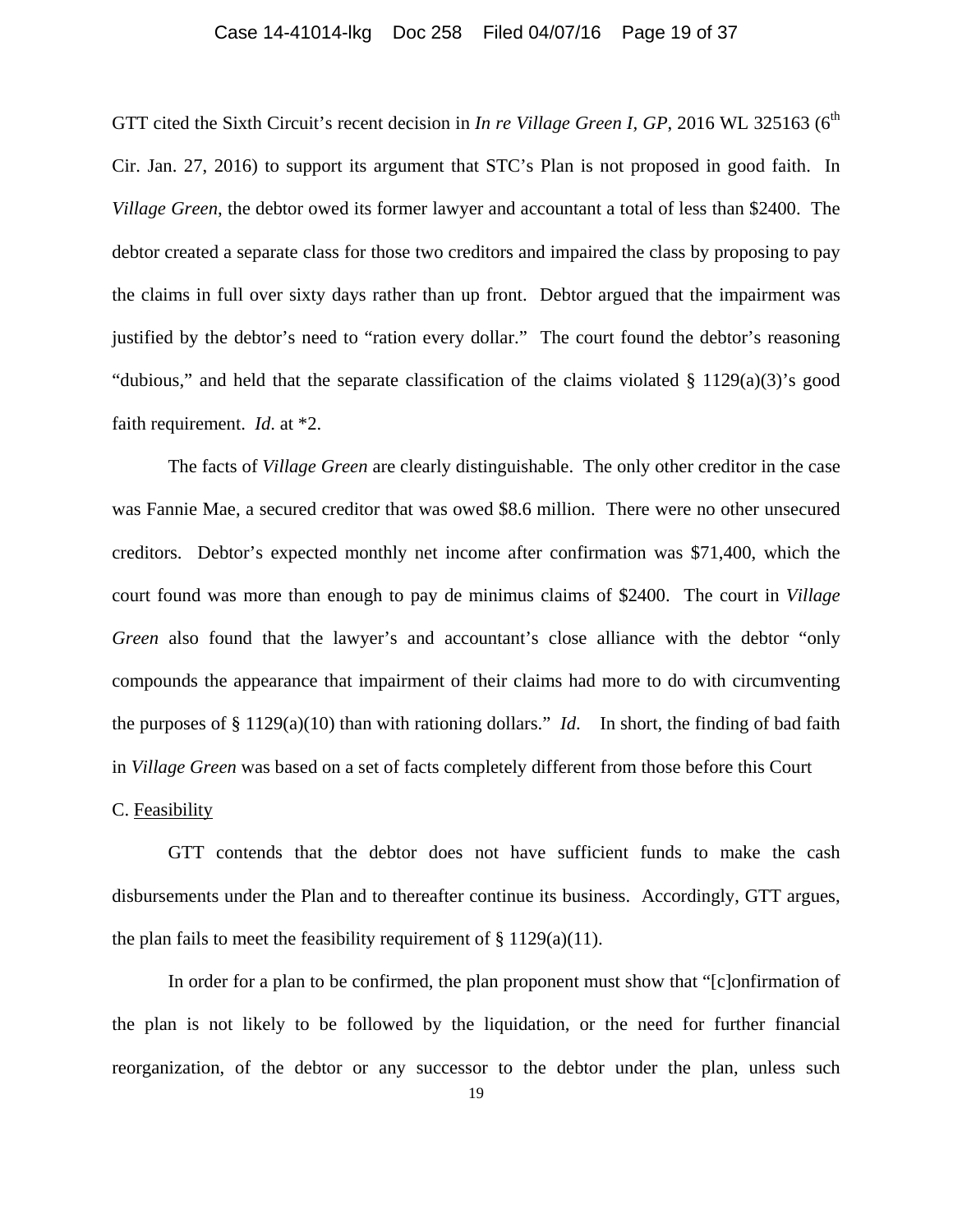## Case 14-41014-lkg Doc 258 Filed 04/07/16 Page 20 of 37

liquidation or reorganization is proposed in the plan." 11 U.S.C. § 1129(a)(11). In other words, the plan must be feasible. To satisfy the feasibility requirement, the plan proponent must offer evidence of cash flow to fund and maintain its operations and obligations under the plan. *In re Multiut Corp.*, 449 B.R. at 347. A plan proponent is not required to prove that the plan is guaranteed to succeed. *Matter of 203 N. LaSalle St. Partnership*, 126 F.3d at 961-62. Rather, the proponent must establish only a "reasonable assurance of commercial viability." *Id*. In determining feasibility, courts have considered such factors as the company's earning power, the sufficiency of the capital structure, economic conditions, managerial efficiency, and whether the same management will continue to operate the company. *In re American Consol. Transp. Companies, Inc.*, 470 B.R. 478, 490 (Bankr. N.D. Ill. 2012) (citing *In re Clarkson*, 767 F.2d 417, 420 ( $8^{th}$  Cir. 1985)).

In the instant case, STC called two witnesses to testify as to the Plan's feasibility. The first witness, Russell Monroe, is the debtor's accountant. The Court found Mr. Monroe's testimony to be very credible. He testified that he has been the company's accountant since 1988 and has a thorough understanding of the company's books and records. In addition to advising STC as needed, he spends at least one-half day each month at the debtor's business location. His visits include meetings with management. Mr. Monroe testified that he assisted in preparing all of the debtor's monthly operating reports during the bankruptcy proceeding, as well as a document entitled "Projections of Cash Flow and Earnings for Post Confirmation Period" ("Projections"). The document, admitted into evidence as STC's "Exhibit F of Exhibit O," shows total income, costs of goods sold, gross profit, operating expenses, and net income for the years 2011-2012 through 2014-2015, and projected results for the same categories for the years 2015-2016 through 2023-2024. The Projections also show projected income after payments to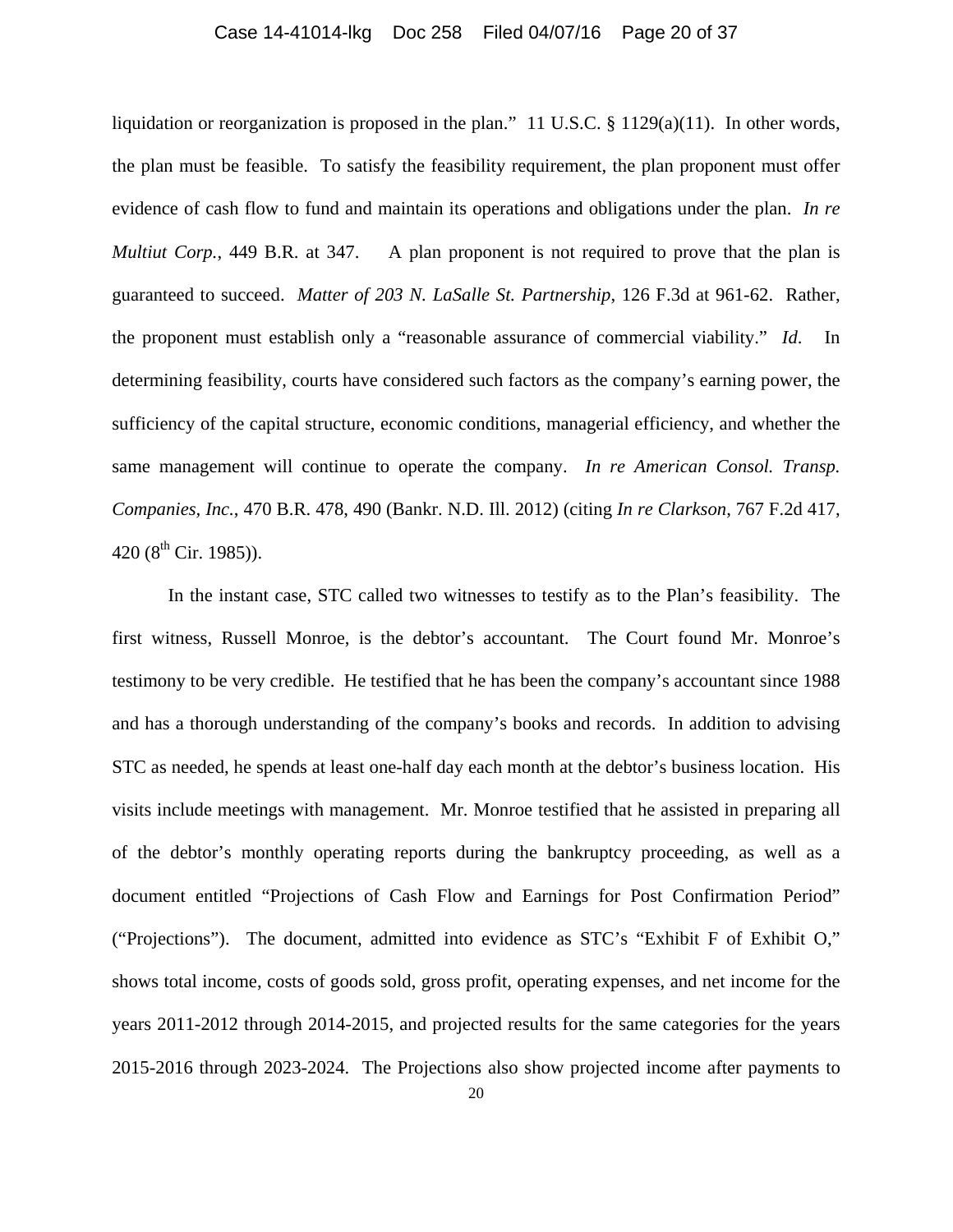## Case 14-41014-lkg Doc 258 Filed 04/07/16 Page 21 of 37

the Creditor Trust for the years 2015-2016 through 2023-2024. In preparing the Projections, Mr. Monroe consulted with STC's management, reviewed the company's books and records, and considered expected trends and normal fluctuations in the business. The Projections show a net profit going forward. Mr. Monroe testified that the Projections are not perfect, but they are sound and reasonably achievable, even with possible downturns in the business and payments to the Creditor Trust. He noted that even if the revenue projections were off by as much as \$200,000 going forward, the company would still operate at a profit. If sales dropped, for example, there would be a corresponding drop in expenses.

 On cross examination, Mr. Monroe acknowledged that the debtor's total income decreased during the period from 2012 to 2015. The Projections show total income of \$4,762,442 in 2012-2013; total income of \$4,584,563 in 2013-2014; and total income of \$4,141,216 in 2014-2015. The projected total income for 2015-2016 increases to \$4,660,000. Mr. Monroe explained that the basis for the increase is an expected growth in the magnetic components portion of the debtor's business once the Plan is confirmed and customers are assured that the business will continue.<sup>17</sup>

 The Projections also show that the lowest projected income after payments to the Creditor Trust is \$219,850 (for 2015-2016). Mr. Monroe admitted, on cross examination, that STC's operating results were never that high during the period from 2011-2014. He explained that this was likely due to the high litigation costs incurred by the debtor during that time. For example, he noted that the debtor's legal fees in 2012-2013 were \$921,587, and in 2013-2014, the fees were \$874,064.

 $\overline{a}$ 

<sup>&</sup>lt;sup>17</sup> Additionally, Brad Cross testified that the patent at issue in the infringement case is no longer protected, further alleviating customer concerns. According to Mr. Cross, confirmation of the Plan will also prevent competitors from using the bankruptcy to scare STC's customers.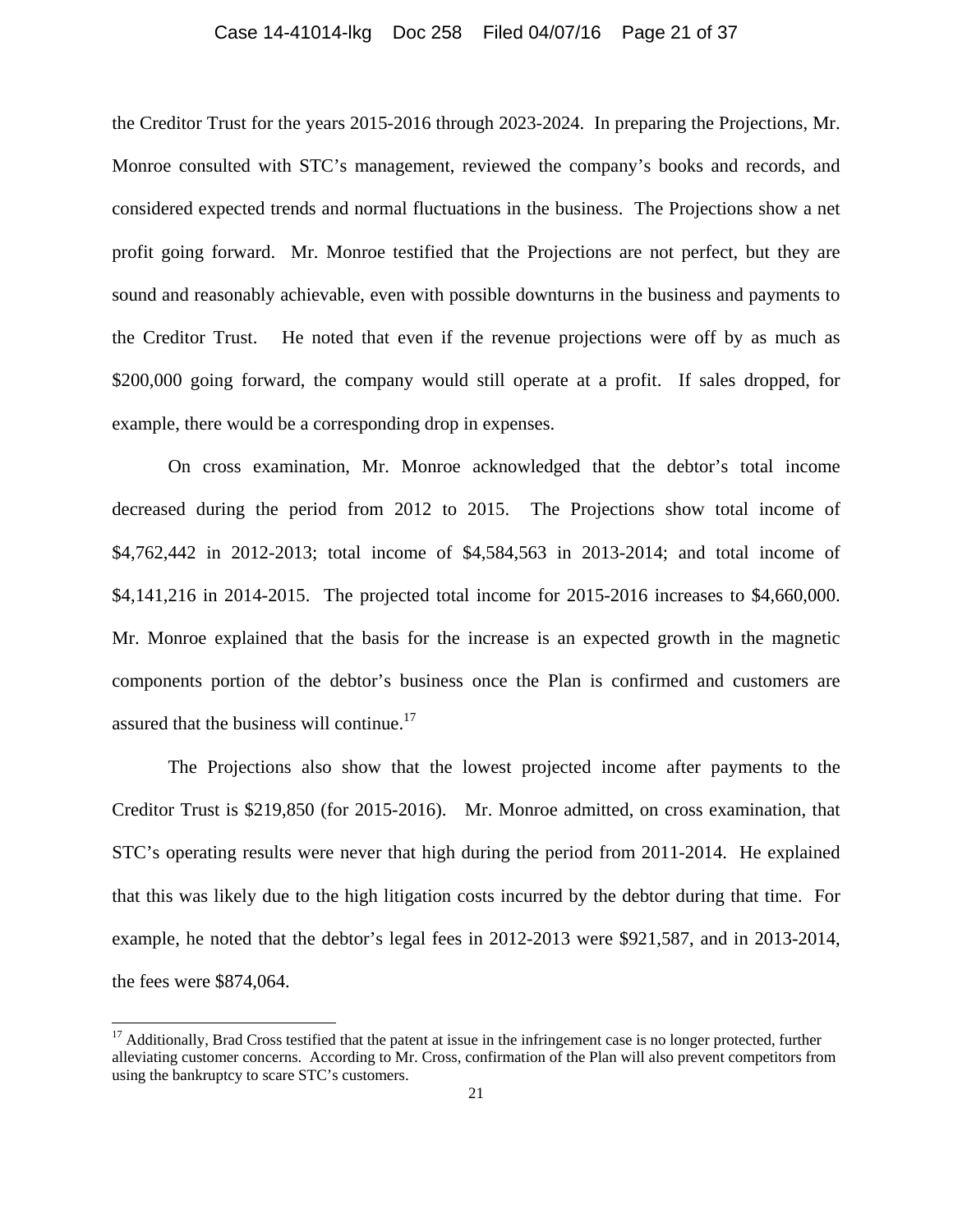## Case 14-41014-lkg Doc 258 Filed 04/07/16 Page 22 of 37

 The debtor's expert witness, Richard Harmon, also testified as to the Plan's feasibility. Again, the Court found Mr. Harmon to be a very credible witness. He earned a B.S. degree in electrical engineering from the University of Missouri-Rolla and a J.D. degree from Washington University in St. Louis. He currently owns and operates Harmon Group - or HG, Inc. - a national consulting business that has been in existence for more than thirty years. Mr. Harmon testified that HG, Inc. provides restructuring and bankruptcy advice to a wide variety of companies, including financial services businesses. Mr. Harmon's primary clientele, however, are manufacturing and distributing companies. For example, he has worked with electronic component manufacturing companies and is currently a 50% owner of WestOak Industries, Inc., a contract electronic manufacturing services company. Based on his background and experience and pursuant to STC's uncontested request at trial, Mr. Harmon was accepted as an expert on the valuation of businesses.

 Mr. Harmon described himself as a "manufacturing guy, an operations guy," who believes it is important to "put your feet on the ground" when acting as a restructuring consultant for a company. He further testified that he has worked with STC as a restructuring consultant in the instant bankruptcy proceeding. In that capacity, Mr. Harmon visited STC's business on at least two occasions and as recently as February 29, 2016. Over the course of those visits, he spent a total of eight or more hours at STC's facility, personally evaluating such things as component costing, materials, work flow processes, and quality and source control. He stressed that, in his opinion, source control and quality processes are key to ensuring a loyal and responsive customer base.

Mr. Harmon's visits to STC also allowed him to converse with the employees, including those who have primary responsibility for administering and managing the manufacturing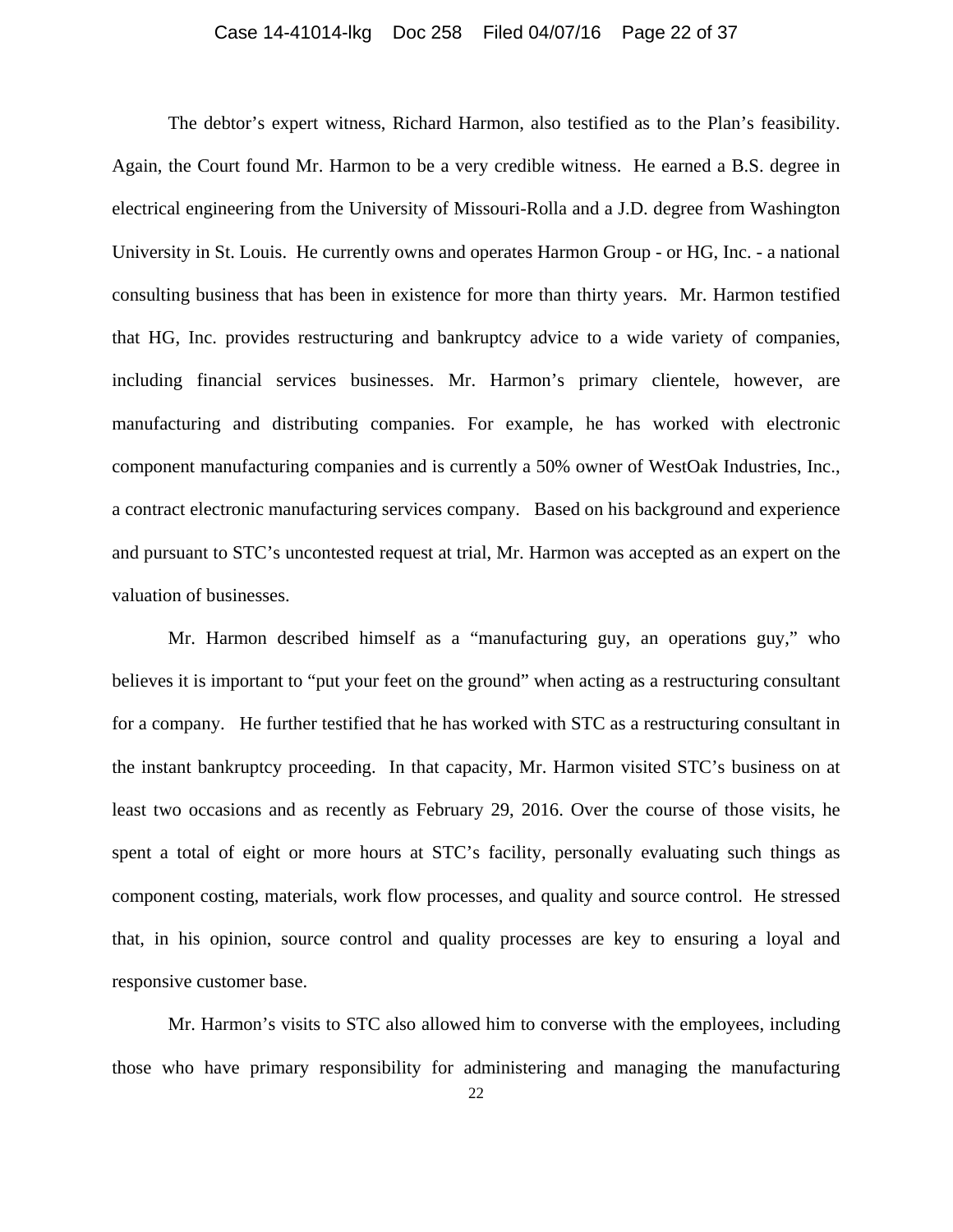#### Case 14-41014-lkg Doc 258 Filed 04/07/16 Page 23 of 37

operations. Mr. Harmon was given free access to the books and records of the company and all data that he requested. He also was given free access to STC's accountant, Mr. Monroe, without Brad Cross being present. Mr. Harmon testified that he was "very impressed" with STC's operations. He emphasized that STC is exactly "right sized" for its business operations and work processes. He further stated that Russell Monroe's long-time history with STC and familiarity with the company's operations and finances make him imminently qualified to evaluate whether the proposed Plan is feasible.

Using Mr. Monroe's Projections and his own multi-tiered evaluation model, Mr. Harmon prepared a report that was admitted into evidence as STC's Exhibit T. The report shows, among other things, STC's sources and use of funds, a projected income statement, a proforma projected balance sheet and a proforma projected cash flow statement. In Mr. Harmon's opinion, the going concern value of STC is between \$4.8 and \$5.8 million. He based his estimated values on his report and further considered such things as stability of revenue, predicted gross margin performance, the success of the magnetic components portion of the business (which he referred to as a "cash cow"), and the potential growth and evolution of the electronics portion of the business.

In his report, Mr. Harmon used a conservative approach when determining the amount of cash needed to make all payments on the Plan's effective date. Although the Plan calls for payments to Classes 2, 3 and 4 to be made from the initial payment of \$800,000, Mr. Harmon calculated that the debtor will need \$800,000 *plus* an additional \$118,783 (which is the combined amount owed to the Class 2 and 3 creditors).<sup>18</sup> Thus, according to his figures, the debtor will need a total of \$918,783 to make the required disbursements on the effective date. With

l

 $18$  At trial, GTT did not contest the accuracy of the \$118,783 figure.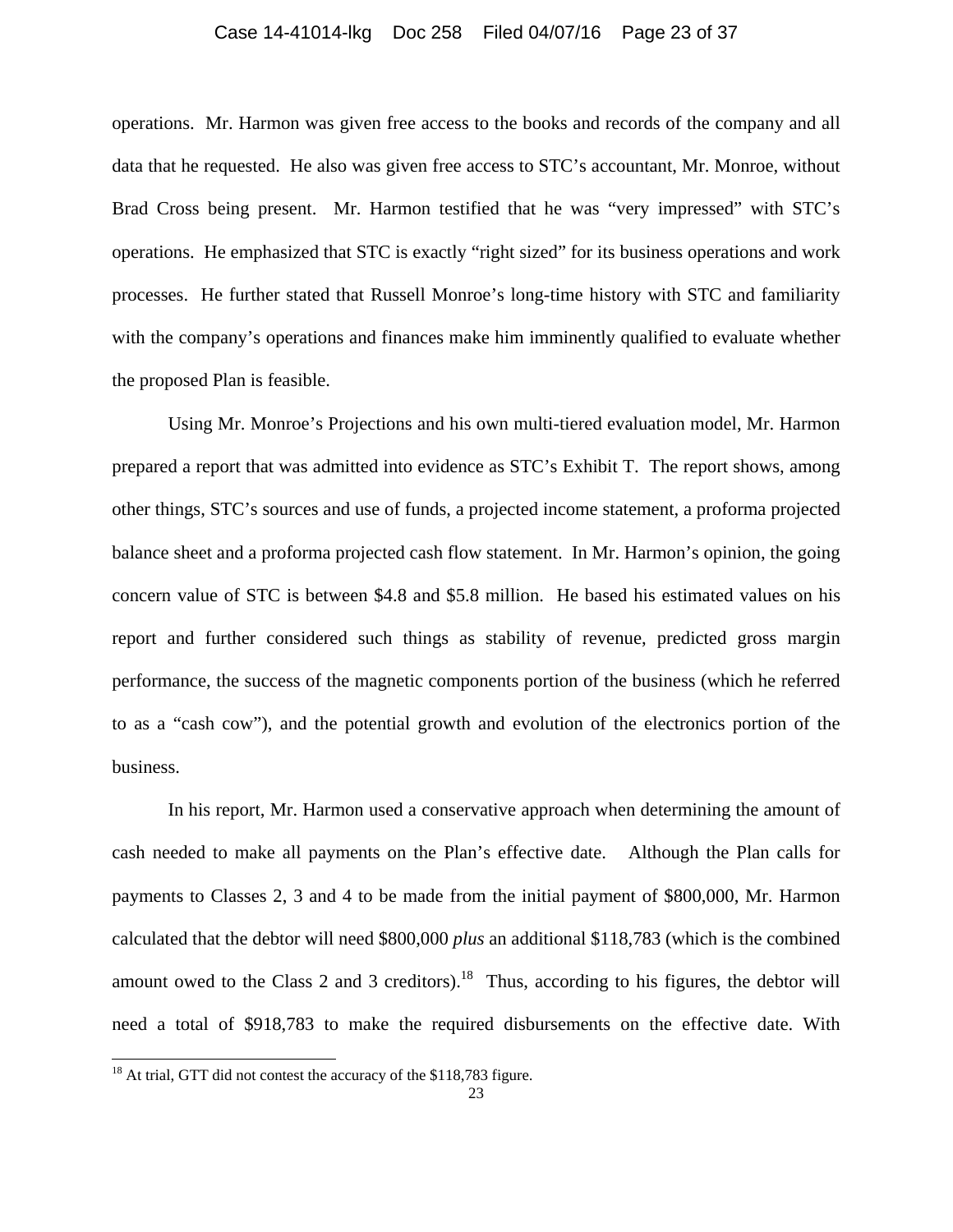## Case 14-41014-lkg Doc 258 Filed 04/07/16 Page 24 of 37

 $$1,247,674$  in cash on hand as of December 2015,<sup>19</sup> Mr. Harmon concluded that the debtor can easily make the effective date cash payments. Even after the required cash payments are made, the contribution of \$58,816 by Mr. Cross<sup>20</sup> leaves the debtor with a total of \$387,707 cash,<sup>21</sup> an amount that Mr. Harmon firmly believes is sufficient working capital for the debtor's business to move forward. In sum, Mr. Harmon concluded that the plan is indeed feasible, that the debtor will be more likely than not to perform under the terms of the plan, and that based on the Liquidation Analysis, GTT will receive – by the end of 2017 – more than it would receive in a liquidation proceeding.

 During cross examination, GTT's counsel pointed out that Mr. Harmon's report did not specifically account for payment of administrative expenses in the amount of \$325,000. On redirect, Mr. Harmon noted that the debtor would have not only \$387,707 in cash going forward, but also \$474,399 in accounts receivable from which to pay the administrative expenses. No evidence was presented as to when those accounts receivable would be collected or whether the debtor would have those funds on hand on the Plan's effective date. However, even assuming that those funds are not available on the effective date, the evidence shows that STC still has sufficient funds to make the required cash disbursements:

| Cash on Hand                            | \$1,247,674   |
|-----------------------------------------|---------------|
| Payment to Creditor Trust <sup>22</sup> | $-$ \$800,000 |
|                                         | \$447,674     |
| <b>Contribution by Brad Cross</b>       | $+$ \$58,816  |
|                                         | \$506,490     |

 $\overline{a}$ 

<sup>&</sup>lt;sup>19</sup> STC's December 2015 Operating Report, admitted as STC's Exhibit KK, shows cash on hand at the end of December of \$1,247,464.

 $^{20}$  Mr. Harmon testified that based on the going concern value of STC, payment of \$55,00 to \$56,000 would be a fair exchange for 1% equity in the reorganized debtor. He stated that Mr. Cross' payment of \$58,816 was "very fair." <sup>21</sup> \$1,247,674 - \$918,783 = \$328,891 + \$58,816 = \$387,707.

 $22$  Because he used a conservative approach in his calculations, Mr. Harmon estimated that the debtor will need \$918,783 to make the effective payments. The Plan itself calls for the Class 2, 3 and 4 creditors to be paid from an initial cash payment of only \$800,000.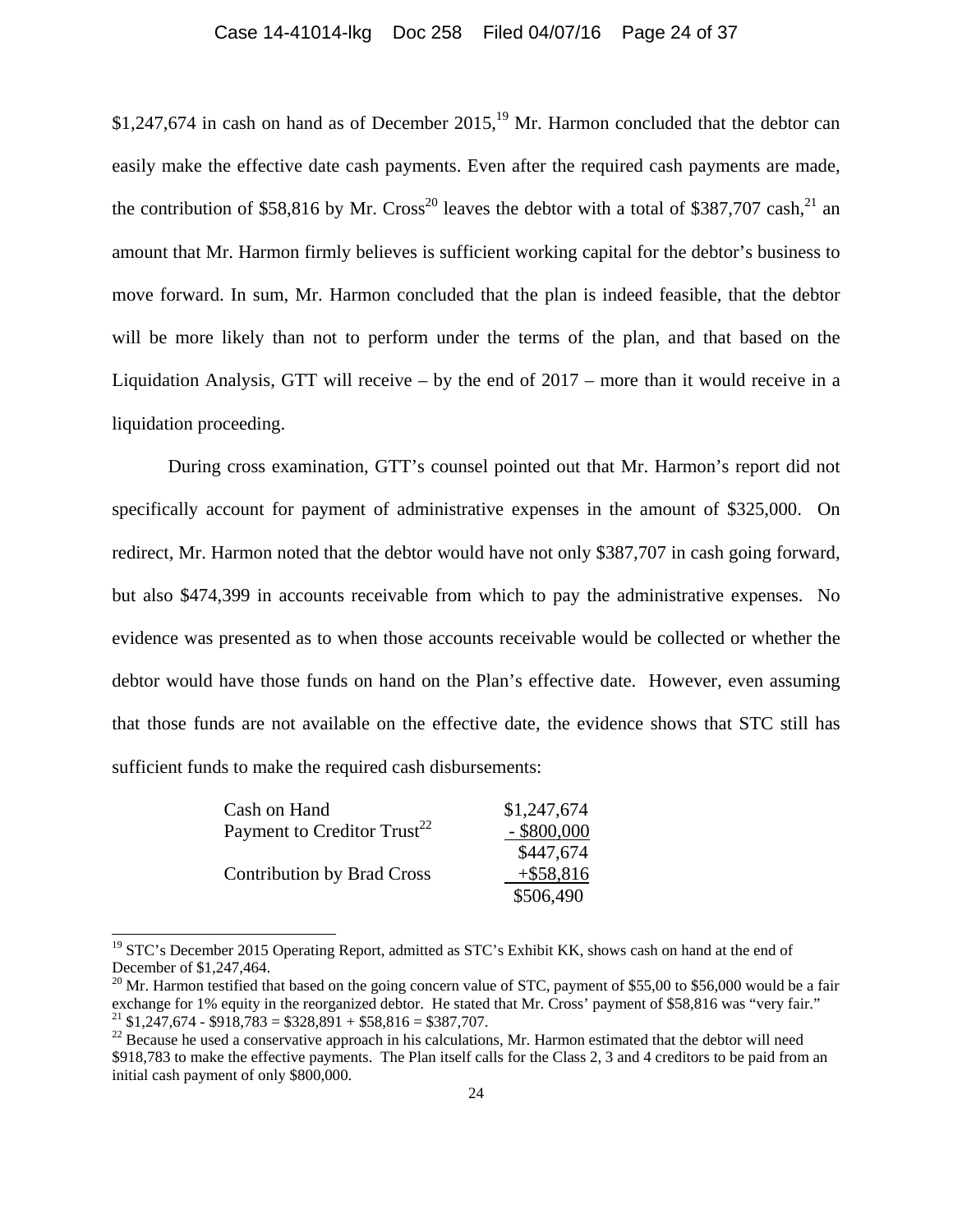| <b>Administrative Expenses</b> | $-$ \$325,000 |
|--------------------------------|---------------|
|                                | \$181,490     |

 GTT's expert witness, William Haase, also testified as to the Plan's feasibility. Mr. Haase has a background in underwriting and analyzing loans. He is the founder and managing director of Certus Financial, a financial services company that provides financial advisory services related to distressed projects and arranges debt for its corporate clients. When offered as an expert witness, STC's counsel objected that GTT failed to offer a foundation establishing Mr. Haase as an expert in evaluating businesses. Notwithstanding the absence of such a foundation, the Court permitted him to testify, but advised the parties that the lack of a foundation would bear on the weight of his testimony.

 Mr. Haase prepared a report that was admitted into evidence as GTT's Exhibit 1. He testified that in preparing the report, he reviewed STC's historicals, operations, projections going forward, monthly operating reports, the amended disclosure statement and plan, balance sheets and various exhibits. Based on the figures in his report, Mr. Haase testified to the following: (1) once the secured debts of Peoples National Bank are paid, STC will have no encumbered assets or payments to other lenders; (2) STC has current assets worth \$2.4 million; (3) STC's cash on hand at the end of October 2015 was \$1,032,175 – after deducting approximately \$213,811 for payroll; (4) effective date payments total \$1,177,317, leaving the debtor with a negative cash balance post-confirmation; and (5) debtor's calculations are not realistic. Mr. Haase further testified that STC's cash position has improved over the past eighteen months while in bankruptcy, but has increased by only \$11,000 between February and December 2015. In addition, he stated that there has been no material increase in inventory or accounts receivable since February 2015 and no proof of an increase in customer orders.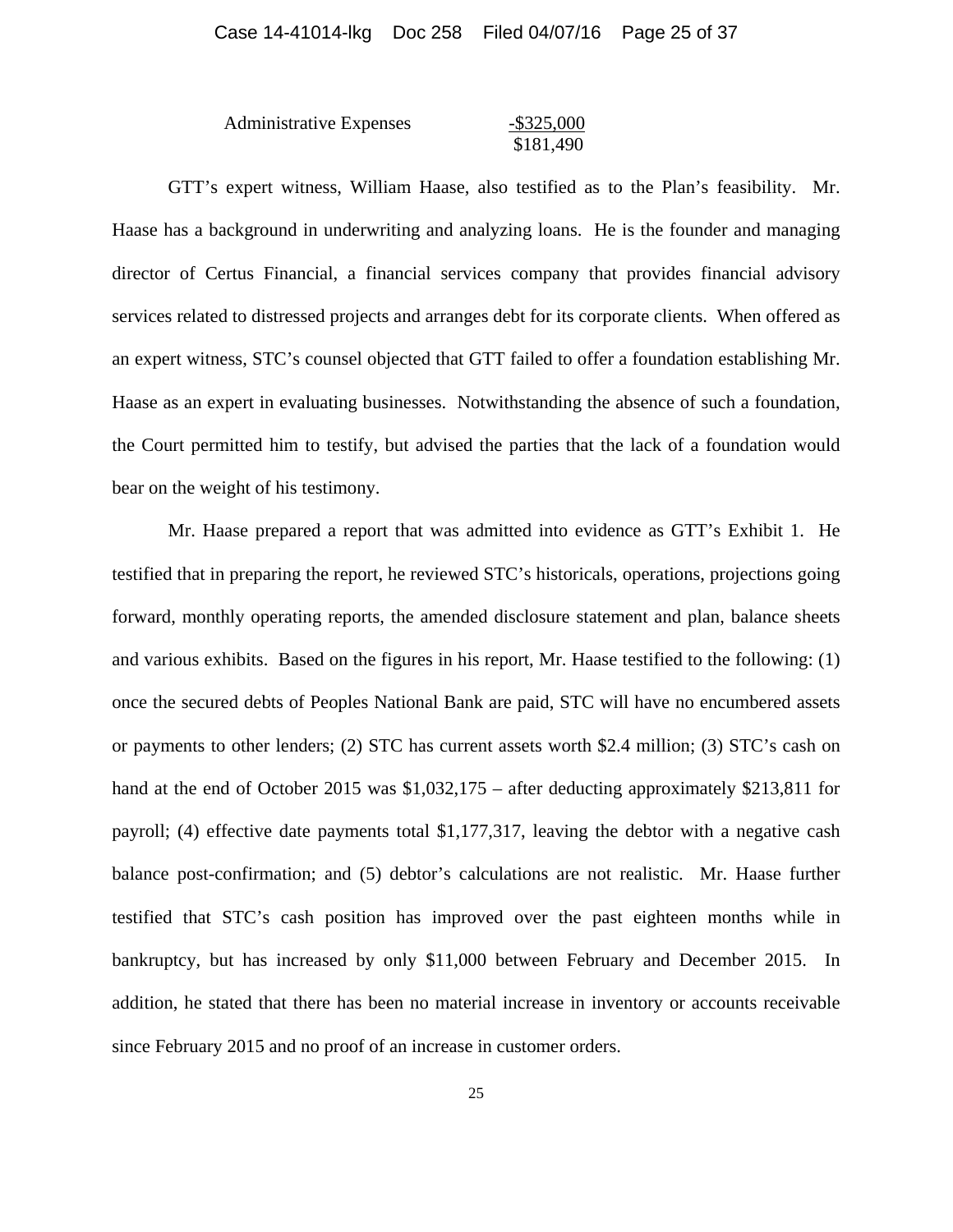#### Case 14-41014-lkg Doc 258 Filed 04/07/16 Page 26 of 37

 While the Court cannot completely reconcile the differences in the calculations made by the opposing expert witnesses, the Court finds the testimony of both Mr. Monroe and Mr. Harmon to carry more weight than that of Mr. Haase. Mr. Monroe, a CPA who has been STC's accountant for twenty-eight years, is highly and unquestionably qualified to evaluate whether STC can meet its financial obligations under the Plan and continue in business. He concluded that STC could do both. The Court believed him. Likewise, Mr. Harmon, who has provided restructuring and bankruptcy advice to manufacturing and distributing companies for more than thirty years, clearly established himself as an expert in evaluating a business such as STC. In addition, he spent time "on the ground" at STC's facility in McLeansboro, reviewing company records, talking with management and employees and "getting the picture" of how STC operates.

The same cannot be said of Mr. Haase, who did not speak to anyone from STC, who did not take the time to visit STC's facility and view its operations, and who based his report solely on a review of documents. His projections were based on numbers from October 2015, and his report focused on the "trailing 12 months" while the debtor was in bankruptcy, a period that admittedly had weaker sales months. He did not have any conversations with the debtor to understand historical ebbs and flows or future opportunities. While he may have experience in underwriting and analyzing loans, the lack of foundation establishing Mr. Haase as an expert in the evaluation of businesses such as STC further lessens the weight the Court is willing to give his testimony.

The Court has one final observation regarding Mr. Haase's testimony. He deducted \$325,000 as administrative costs in arriving at his conclusion that STC would have a negative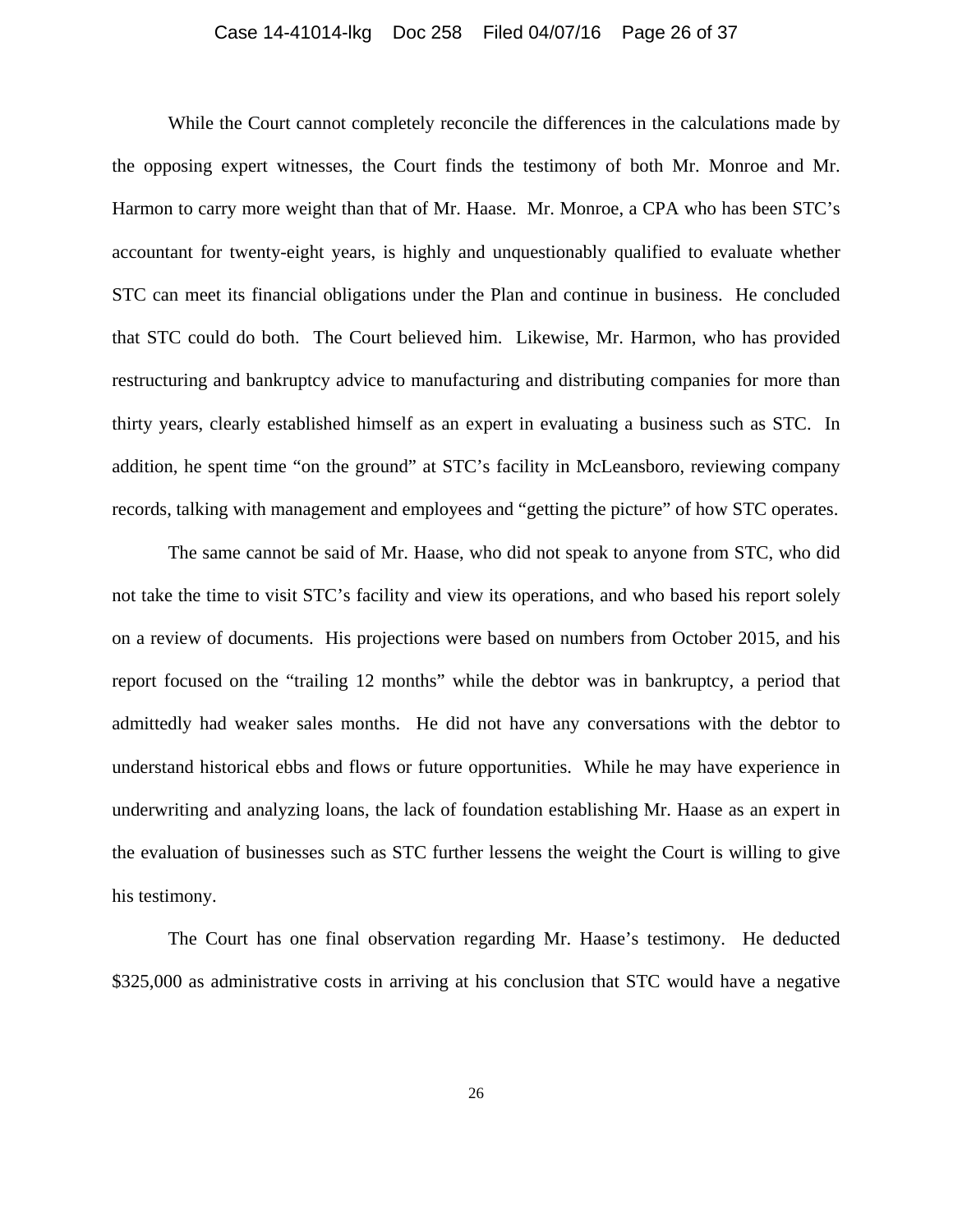#### Case 14-41014-lkg Doc 258 Filed 04/07/16 Page 27 of 37

cash balance post-confirmation. Using cash available at the end of October 2015 of \$1,245,909 and payroll expenses of  $$213,800<sup>23</sup>$  his calculation is roughly as follows:

| Cash available at the end of October             | \$1,245,909       |
|--------------------------------------------------|-------------------|
| <b>Payroll Expenses</b>                          | $-$ \$213,811     |
|                                                  | $$1,032,098^{24}$ |
| Plan obligations (includes administrative costs) | $-$1,177,317$     |
|                                                  | $-$145,219$       |

Mr. Haase used the \$325,000 figure from the debtor's Amended Disclosure Statement. Included in the \$325,000 was an estimated \$215,000 for "expenses arising in the ordinary course of business including trade payables." Wages would appear to be an ordinary course expense. Thus, it appears that Mr. Haase is double accounting for payroll.

 Did the debtor prove that the Plan is guaranteed to succeed? No, but such proof is not required. Instead, the plan proponent must show a "reasonable assurance of commercial viability." *Matter of 203 N. LaSalle St. Partnership*, 126 F.3d at 961-62. The Court finds that the debtor has shown credible, concrete evidence of sufficient cash flow to fund and maintain both its obligations under the Plan and its business operations, and accordingly, overrules GTT"s feasibility objection. $25$ 

#### D. Fair and Equitable

 $\overline{a}$ 

Having determined that the Plan meets all applicable requirements of  $\S$  1129(a), the Court now considers whether the Plan can be confirmed under  $\S$  1129(b), the "cramdown" provision of the Code. Section 1129(b) provides:

<sup>&</sup>lt;sup>23</sup> Debtor's Monthly Operating Report for October 2015, admitted into evidence as STC's Exhibit HH, shows cash on hand of \$1,245,909. Payroll expenses of \$213,811 for 2014-2015 are listed in STC's Exhibit F of Exhibit O and in GTT's Exhibit 1-D.

<sup>&</sup>lt;sup>24</sup> Mr. Haase calculated this figure as \$1,032,175, but the discrepancy in calculations is nominal.

<sup>&</sup>lt;sup>25</sup> Even if STC's projections are aggressive, as GTT contends, courts will find a plan feasible "where the projections are credible, based upon the balancing of all testimony, evidence, and documentation." *In re American Consol. Transp. Companies, Inc.*, 470 B.R. at 491 (citing *Matter of T-H New Orleans Ltd. P'ship*, 116 F.3d 790, 802 (5th Cir. 1997)).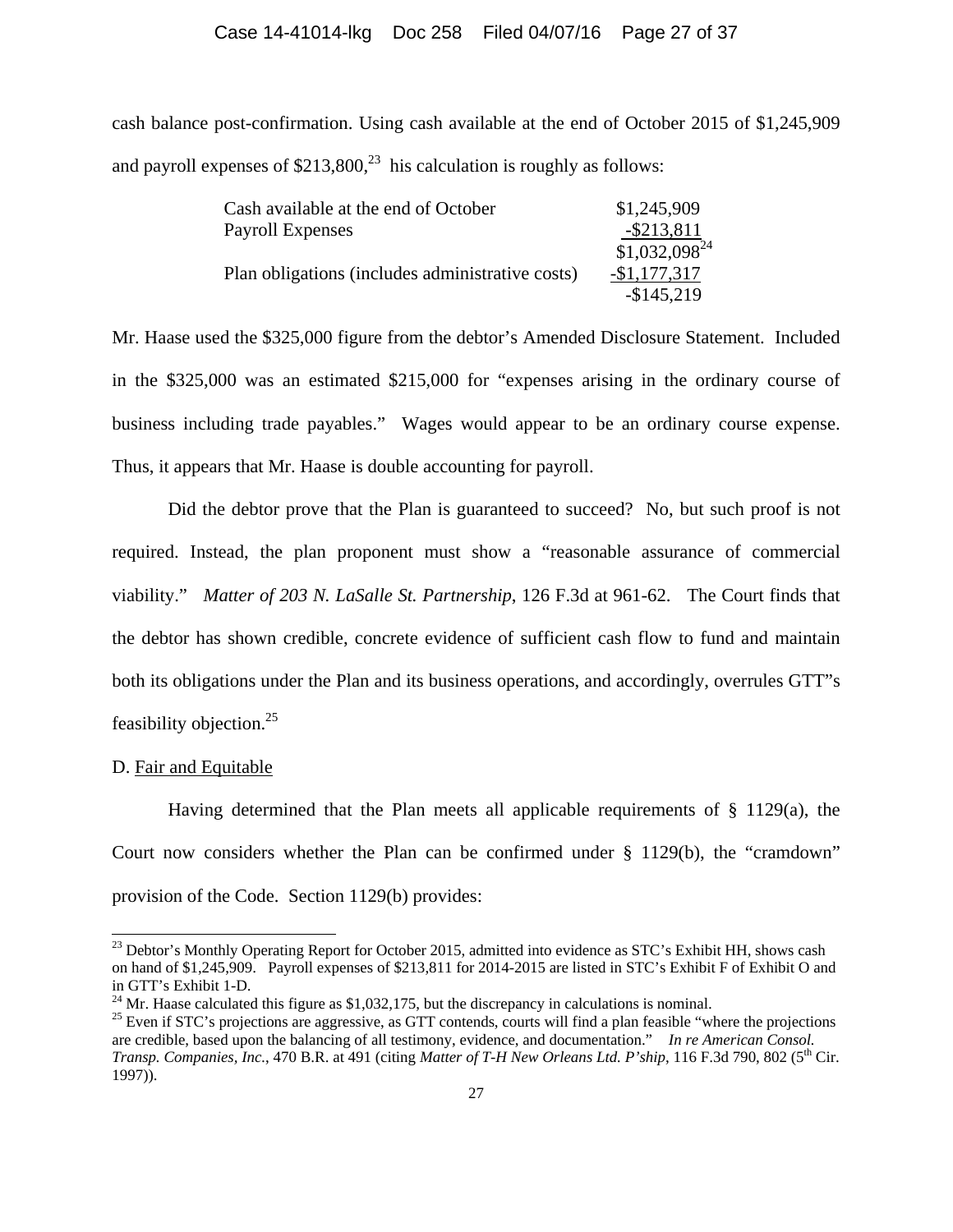Notwithstanding section 510(a) of this title, if all of the applicable requirements of subsection (a) of this section other than paragraph (8) are met with respect to a plan, the court, on request of the proponent of the plan, shall confirm the plan notwithstanding the requirements of such paragraph if the plan does not discriminate unfairly, and is fair and equitable, with respect to each class of claims or interests that is impaired under, and has not accepted the plan.

11 U.S.C. § 1129(b)(1). For purposes of this subsection, a plan is fair and equitable if the

following requirements are met:

(B) With respect to a class of unsecured claims---

(i) the plan provides that each holder of a claim of such class receive or retain on account of such claim property of a value, as of the effective date of the plan, equal to the allowed amount of such claim; or

(ii) the holder of any claim or interest that is junior to the claims of such class will not receive or retain under the plan on account of such junior claim or interest any property, except that in a case in which the debtor is an individual, the debtor may retain property included in the estate under section 1115, subject to the requirements of subsection (a)(14) of this section.

11 U.S.C. § 1129(b)(2)(B). In other words, to be fair and equitable, the plan must either provide for payment to the impaired class in the manner specified by  $\S$  1129(b)(2)(B)(i), or provide, pursuant to  $\S 1129(b)(2)(B)(ii)$ , that the holders of claims or interests which are junior to the impaired class will not receive or retain any property under the plan. *In re American Homepatient, Inc., 298 B.R. 152, 189 (Bankr. M.D. Tenn. 2003), aff'd 420 F.3d 559 (6<sup>th</sup> Cir.* 2005), *cert. denied sub nom. Nexbank SSB, et al. v. American Homepatient, Inc., et al.*, 127 S.Ct. 55 (2006). Whether a plan is fair and equitable is a mixed question of fact and law, determined on a case-by-case basis. *Id*. (citing *In re Creekside Landing, Ltd.*, 140 B.R. 713 (Bankr. M.D. Tenn. 1992)). In the instant case, GTT objects that the Plan does not satisfy the "fair and equitable" requirement under either §1129(b)(2)(B)(i) or (ii).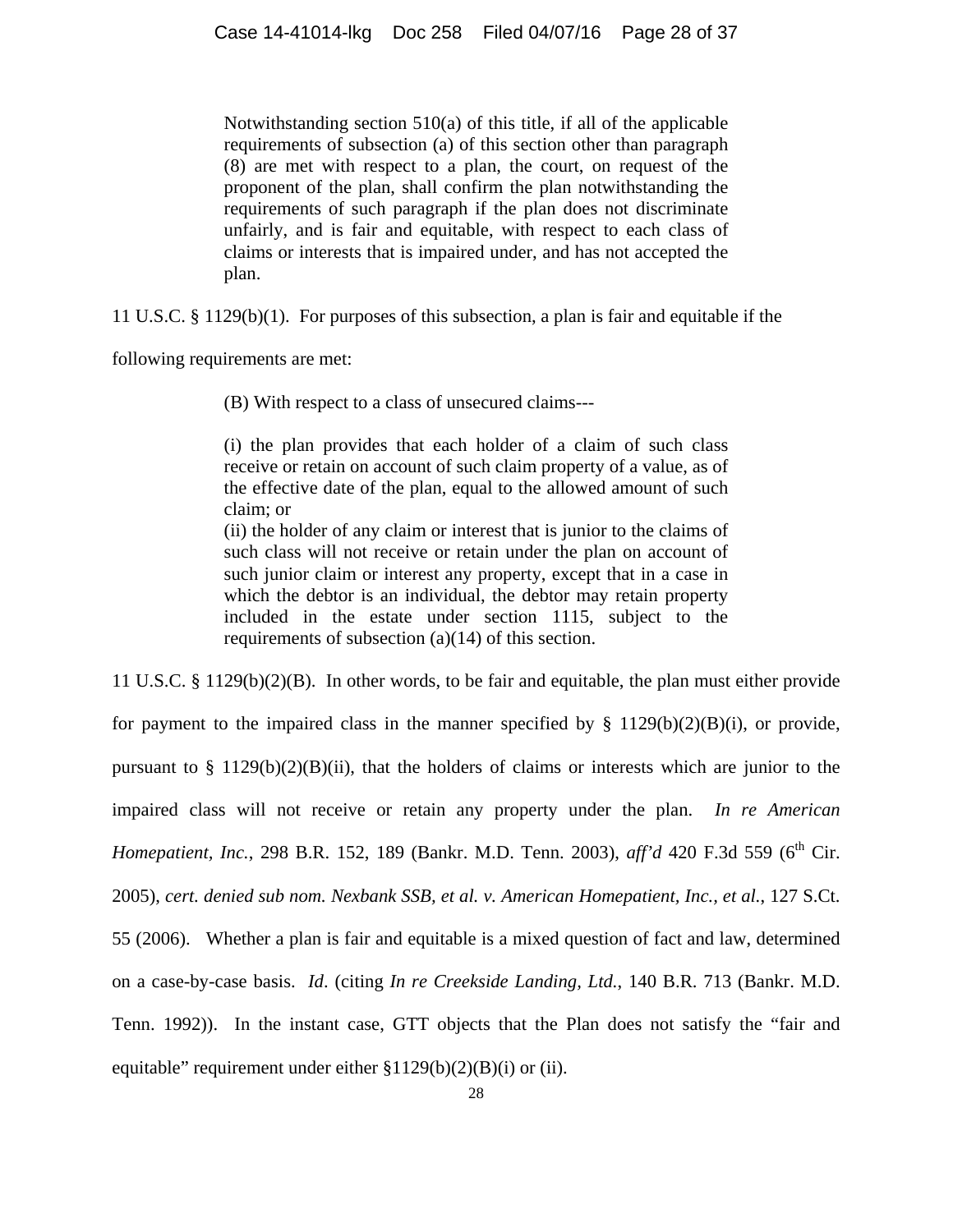## 1. Section 1129(b)(2)(B)(i)

l

Section  $1129(b)(2)(B)(i)$  provides that a plan is fair and equitable if the holder of an unsecured claim receives or retains on account of such claim property of a value, as of the effective date of the plan, equal to the allowed amount of such claim. If the debtor wishes to defer payments on a claim over a period of time, the debtor must pay the "present value" of the claim. *In re American Homepatient, Inc.*, 298 B.R. at 189. A creditor receives the present value of its claim "only if the total amount of the deferred payments includes the amount of the underlying claim plus an appropriate amount of interest to compensate the creditor for the decreased value of the claim caused by the delayed payment." *In re MPM Silicones, LLC*, 531 B.R. 321, 332 (S.D.N.Y. 2015) (citing *Rake v. Wade*, 113 S.Ct. 2187, 2192 n. 8 (1993)). Thus, the present value analysis requires the Court to examine whether the plan's proposed interest rate is sufficient to compensate the creditor for risks associated with the delay in payment.<sup>26</sup>

STC contends that GTT will receive the present value of its claim on the effective date of the Plan in the form of a note payable over nine years with interest. STC further contends that the debt to GTT is also effectively secured by 99% of the equity interests of the reorganized debtor. GTT counters that the proposed interest rate of 3% does not adequately compensate it for the time value of its money, and that it is entitled to 10%, the rate awarded in the judgment against STC.

 An examination of the cases assessing interest rates in a chapter 11 cramdown reveals that courts have used a variety of approaches and reached varying results. Many courts begin

 $26$  The concept of present value "is based upon the recognition that a dollar in hand today is worth more than a dollar due some time in the future." *In re Renegade Holdings, Inc.*, 429 B.R. 502, 523 (Bankr. M.D.N.C. 2010). "The difference between these two values is referred to as the time value of money. Lost opportunity to put the money to profitable use, the possibility of inflation, and the risk of nonpayment explain this difference in value." *Id*.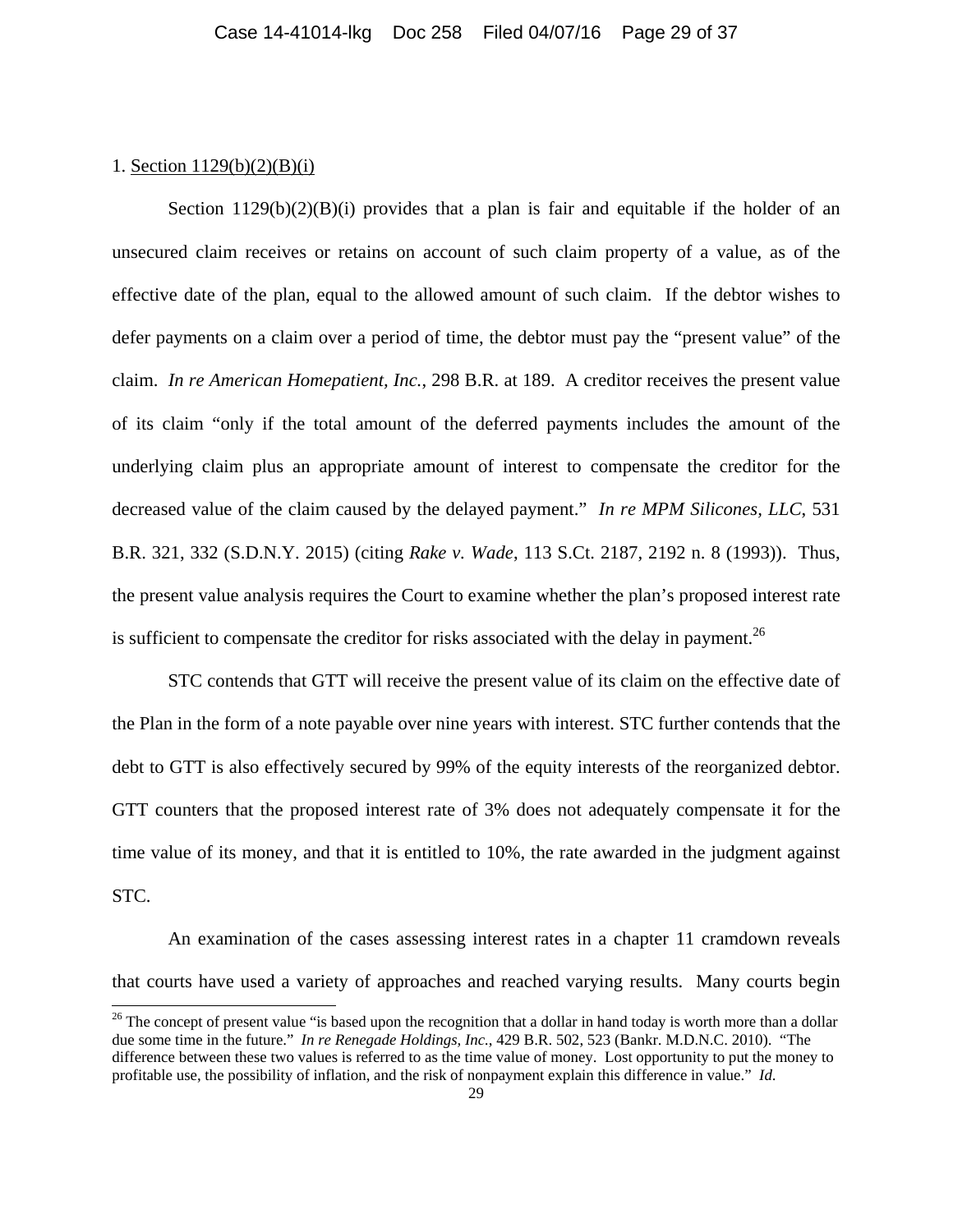## Case 14-41014-lkg Doc 258 Filed 04/07/16 Page 30 of 37

their analysis with a review of the Supreme Court's plurality decision in *Till v. SCS Credit Corp.*, 124 S. Ct. 1951 (2004).

 In *Till*, the Court was asked to determine the appropriate interest rate in a chapter 13 case involving the cramdown of a secured claim under §  $1325(a)(5)(B)$ .<sup>27</sup> The Court considered four approaches for calculating the interest rate: the coerced loan approach, the presumptive contract rate approach, the cost of funds approach and the formula approach. The Court rejected the coerced loan, presumptive contract rate and cost of funds approaches<sup>28</sup> and instead adopted the "prime-plus" formula approach. *Id*. at 1960-61. Under the *Till* formula, a court uses the national prime rate as a base and then adjusts that rate upward for risk. *Id*. at 1961. According to *Till*, the appropriate size of the risk adjustment depends on "such factors as the circumstances of the estate, the nature of the security, and the duration of and feasibility of the reorganization plan." *Id.* Although the plurality did not decide the proper scale for the risk adjustment, it noted that other courts have approved adjustments of 1% to 3%. *Id*. at 1962.

*Till*, however, was a chapter 13 case. While the decision is clear that the formula approach should be used in chapter 13 cases, the opinion is less clear about chapter 11 cases. On the one hand, the Court noted that "the Bankruptcy Code includes numerous provisions that, like the [chapter 13] cramdown provision, require a court to 'discoun[t] … [a] stream of deferred payments back to the[ir] present dollar value.'" *Id*. at 1958 (quoting *Rake v. Wade*, 113 S. Ct. 2187 (1993)). The "numerous provisions" cited by the Court included §1129(b)(2)(B)(i). *Id*. at

l

<sup>&</sup>lt;sup>27</sup> Section 1325(a)(5)(B) requires, in part, that the property to be distributed to a secured creditor over the life of the plan has a "value, as of the effective date of the plan" that equals or exceeds the value of the creditor's allowed secured claim. 11 U.S.C. § 1325(a)(5)(B)(ii).<br><sup>28</sup> Under the coerced loan approach, courts must consider evidence regarding the market for comparable loans. The

presumptive contract rate approach is self-explanatory. The cost of funds approach considers the creditor's cost of funds and "mistakenly focuses on the creditworthiness of the *creditor* rather than the debtor." *Till v. SCS Credit Corp.*, 124 S.Ct. at 1961 (emphasis in original).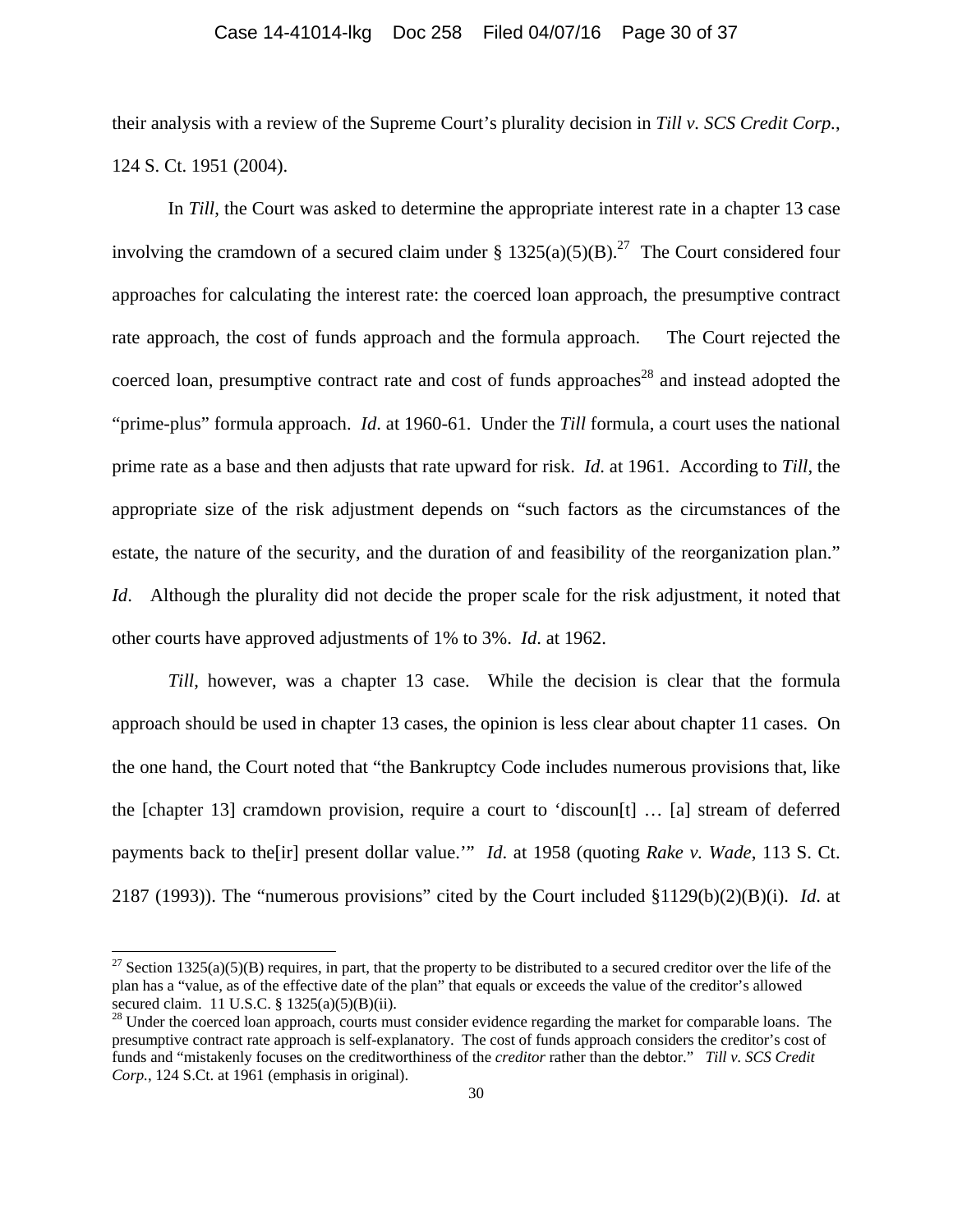#### Case 14-41014-lkg Doc 258 Filed 04/07/16 Page 31 of 37

1958 n.10. The Court then commented that "[w]e think it likely that Congress intended bankruptcy judges and trustees to follow essentially the same approach when choosing an appropriate interest rate under any of these provisions." *Id*. at 1958-59.

 In footnote 14, however, the Court suggested that the formula approach adopted by the plurality is not required in chapter 11 proceedings. The Court observed that while there is no efficient market of willing cramdown lenders in chapter 13, the same is not true in chapter 11 cases. *Id*. at 1959 n.14. "Thus, when picking a cramdown rate in a Chapter 11 case, it might make sense to ask what rate an efficient market would produce." *Id*.<sup>29</sup>

Based on footnote 14, some courts have declined to "blindly adopt" *Till's* formula approach in the chapter 11 context, finding that where an efficient market exists, the market rate of interest should be used. *See, e.g., In re In re American Homepatient, Inc.*, 420 F.3d at 568. The courts that have adopted the *Till* formula in chapter 11 cases have done so because they found the plurality's reasoning persuasive, not binding. For example, in *In re Texas Grand Prairie Hotel Realty, L.L.C.*,  $710$  F.3d  $324$  ( $5<sup>th</sup>$  Cir. 2013), the court found:

> *Till* was a splintered decision whose precedential value is limited even in the Chapter 13 context. While many court have chosen to apply the *Till's* plurality formula method under Chapter 11, they have done so because they were *persuaded* by the plurality's reasoning, not because they considered *Till* binding. Ultimately, the plurality's suggestion that its analysis also governs in the Chapter 11 context – which would be dictum even in a majority opinion – is not "controlling precedent."

*Id*. at 331 (emphasis in original). The court ultimately approved the use of the *Till* formula under the facts of that case, but stated that "[w]e will not tie bankruptcy courts to a specific

 $\overline{a}$ 

 $29$  Some commentators have criticized footnote 14, noting that "[t]he problem with this suggestion is that the relevant market for involuntary loans in chapter 11 may be just as illusory as in chapter 13." COLLIER ON BANKRUPTCY  $\P$  1129.05[2][c][i] (16<sup>th</sup> ed. 2015).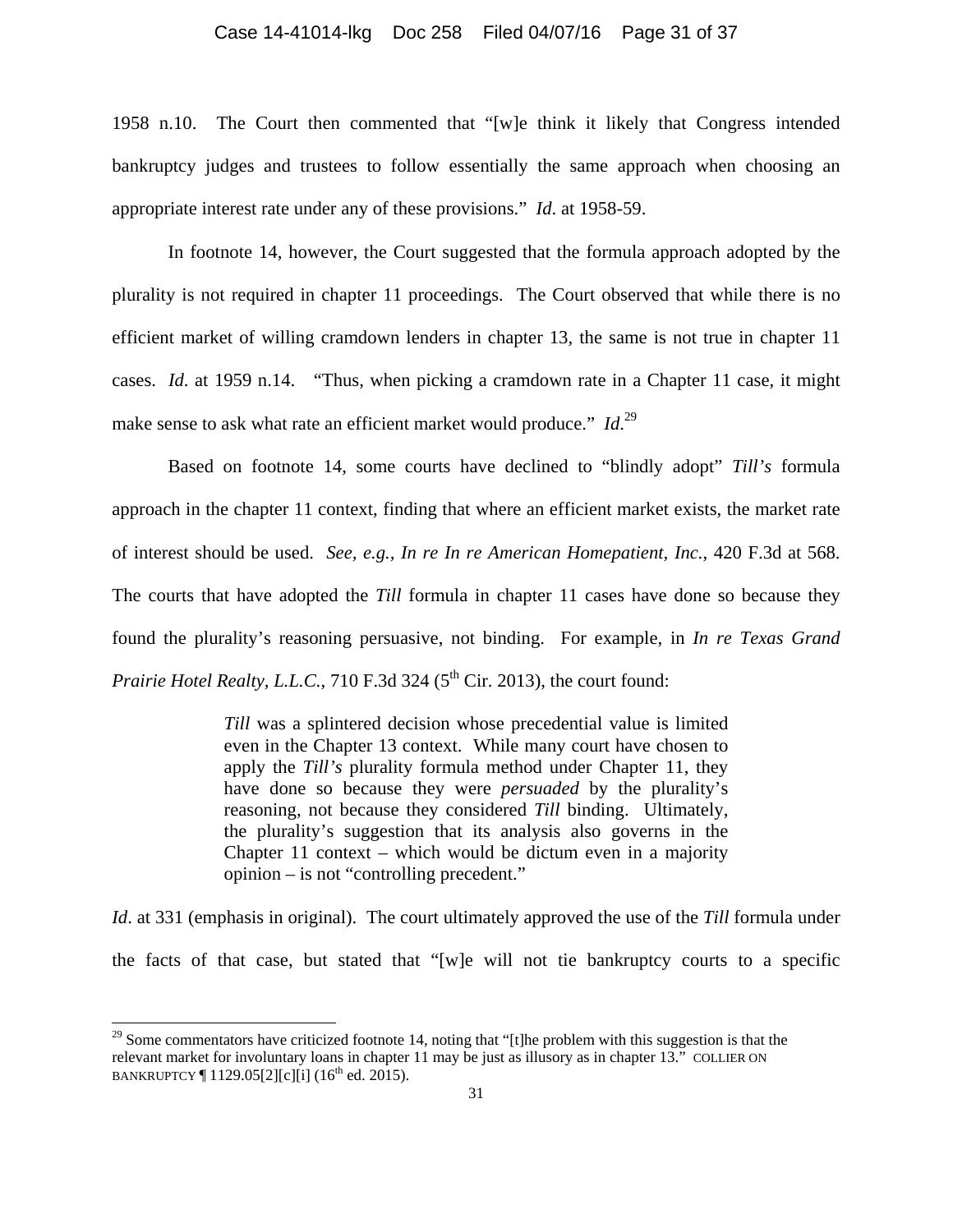## Case 14-41014-lkg Doc 258 Filed 04/07/16 Page 32 of 37

methodology as they assess the appropriate Chapter 11 cramdown rate of interest; rather, we continue to review a bankruptcy court's entire cramdown-rate analysis only for clear error." *Id*. "[W]e do not suggest that the prime-plus formula is the only – or even the optimal – method for calculating the Chapter 11 cramdown rate." *Id*. at 337. *See also In re MPM Silicones,* LLC, 531 B.R. at 332 (court applies *Till* formula to a secured claim but uses 7-year treasury rate as the base); *In re Texas Star Refreshments, LLC*, 494 B.R. at 702 (finds that the 5% judgment rate is appropriate as the cramdown rate for an unsecured claim and in so holding, notes that it is not bound by *Till*, but finds the decision persuasive); *In re LMR, LLC*, 496 B.R. 410, 428 (Bankr. W.D. Tex. 2013) (court is persuaded by *Till* and applies formula approach to an unsecured claim).

 The Court agrees that *Till* does not require use of the prime-rate formula approach in chapter 11 cramdown cases. Nor does the Court believe that *Till's* footnote 14 obligates the Court to determine the interest rate using an efficient market approach. Instead, footnote 14 only suggests that when choosing a cramdown rate in a chapter 11 case, the court *might* want to consider the rate an efficient market would produce.

 What, then, is the appropriate interest rate in the case before the Court? In addition to being a chapter 11 case (and not a 13), the other obvious difference between this case and *Till* is that GTT's claim is an *unsecured* claim. Initially, it may appear that an unsecured creditor should receive a higher interest rate than a secured creditor. When the risks of confirmation and liquidation are compared, however, that is not necessarily true. An unsecured creditor's prospect of repayment "may indeed be enhanced if the debtor survives and the only other real alternative is liquidation." *In re Texas Star Refreshments, LLC*, 494 B.R. at 702.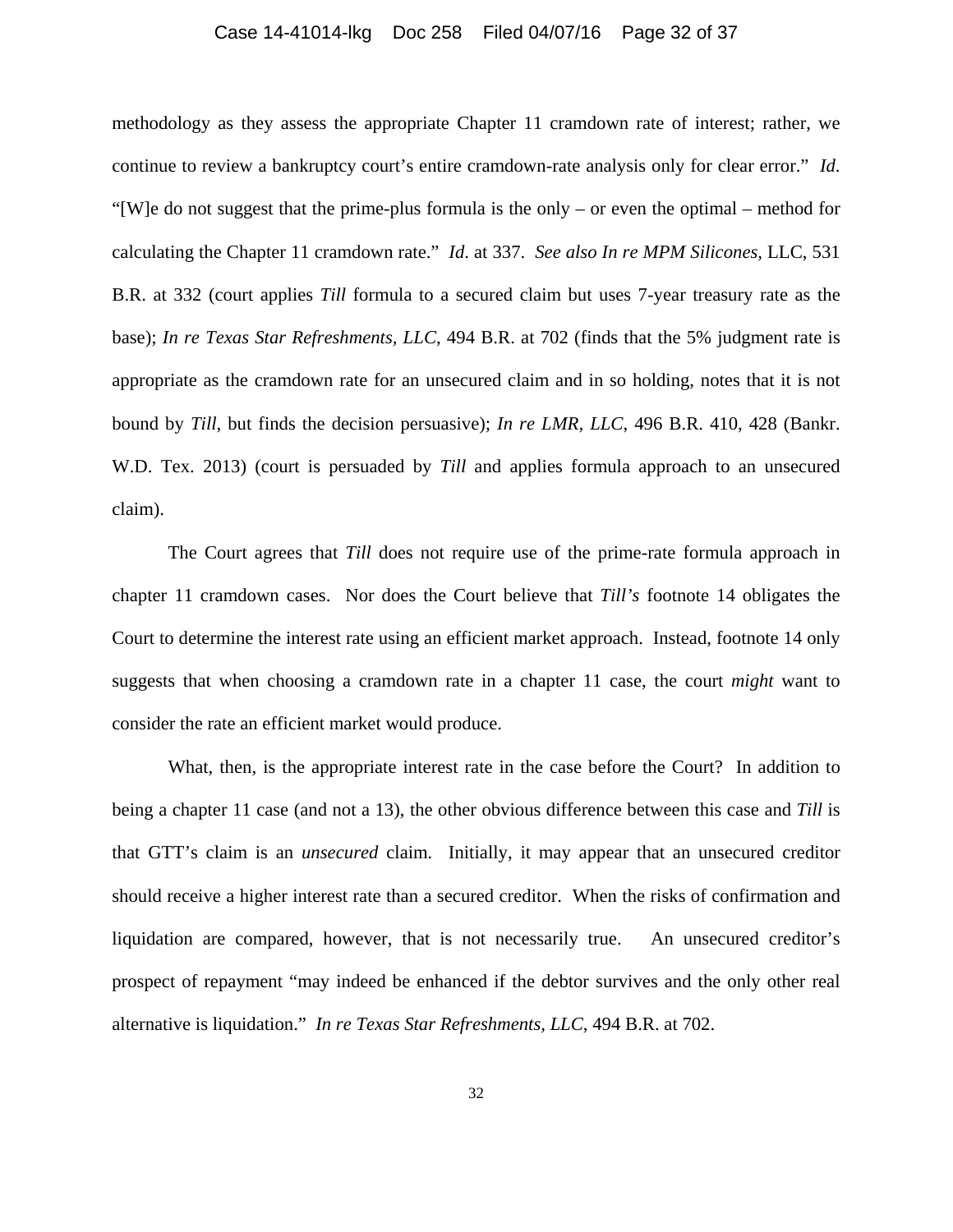## Case 14-41014-lkg Doc 258 Filed 04/07/16 Page 33 of 37

 GTT urges the Court to use the judgment rate of 10%. It believes that the rate of 3% proposed by STC is not fair and is below the efficient market rate. GTT's witness, Mr. Haase, testified that no efficient market rate exists for STC to obtain a loan to pay GTT's \$6,412,087.10 claim.<sup>30</sup> Mr. Haase testified that in his experience, STC may be able to obtain a secured loan based on a percentage of the value of STC's assets. The unrefuted liquidation value of STC was only \$1,704,750. The remaining testimony by Mr. Haase was based on conjecture of possible loans to pay the balance owed but only if the loans had certain enhancements such as guarantees and letters of credit. There was no testimony of whether any insider or anyone related to the case had the financial ability to guarantee the loan or what collateral or enhancement could be used to back a letter of credit. Thus, it seems clear to the Court that the efficient market approach is inapplicable.

In *Till*, the Supreme Court rejected the efficient market approach because it "imposes" significant evidentiary costs, and aims to make each individual creditor whole rather than to ensure the debtor's payments have the required present value." *Till v. SCS Credit Corp.*, 124 S. Ct. at1960. Additionally, the Court noted that the efficient market approach "overcompensates creditors because the market lending rate must be high enough to cover factors, like lenders' transaction costs and overall profits, that are no longer relevant in the context of courtadministered and court-supervised cramdown loans." *Id*. Mr. Haase testified that asset-backed interest notes would range between 4.5% and 6.5%, assuming sponsorship of the loan with personal recourse. He suggested unsecured loans would be at a higher rate, possibly 7%, and need enhancements.

 $\overline{a}$ 

 $30$  As explained earlier in the Opinion, the final judgment amount was \$5,052,118, plus prejudgment interest of \$923,965 through October 31, 2013and post-judgment interest of \$1,384.14 each day after October 31, 2013  $$1,384.14 \times 315 \text{ days} = $436,004.10$ .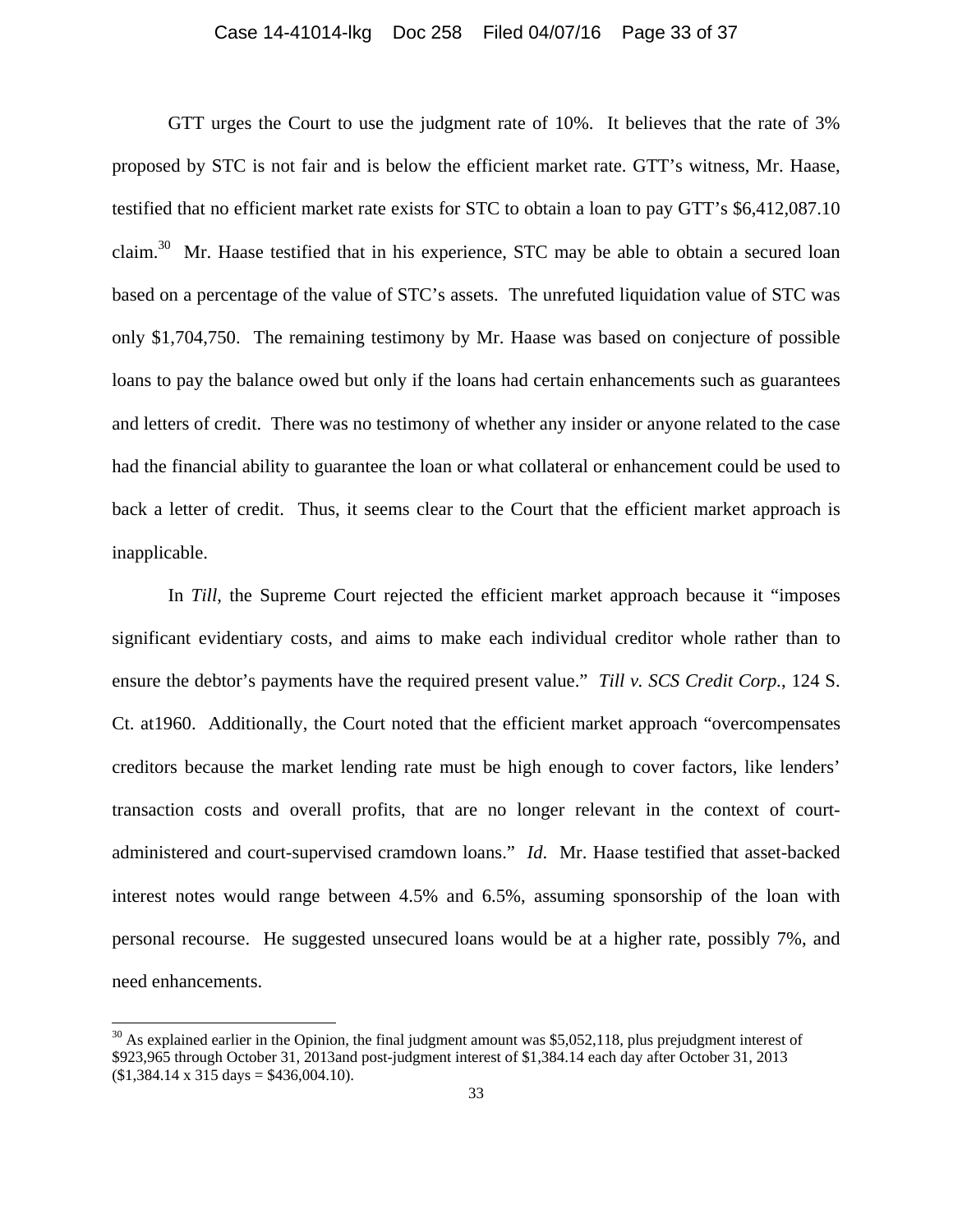#### Case 14-41014-lkg Doc 258 Filed 04/07/16 Page 34 of 37

 Mr. Haase testified that a profit component was included in the higher interest rates. As stated in *Till*, the efficient market rate overcompensates creditors, and it is simply not applicable here. The cramdown interest rate or present value interest is meant to put the creditor in the same economic position it would have been in had it received the value of the claim immediately. "The purpose is *not* to put the creditor in the same position it would have been in had it arranged a 'new' loan." *In re MPM Silicones, LLC*, 531 B.R at 333 (citing *In re Valenti*, 105 F.3d 55, 63- 64 (2d Cir. 1997)) (emphasis in original). "[T]he value of a creditor's allowed claim does not include any degree of profit. There is no reason, therefore, that the interest rate should account for profit…. Otherwise, the creditor will receive more than the present value of its allowed claim." *Id*.

GTT further contends that if the Court chooses to apply the *Till* formula, the Court should start with the prime rate and upwardly adjust for risk. The problem with doing so is that the prime rate already includes both a risk factor and a profit component over the risk-free Treasury note rates. *In re LMR, LLC*, 496 B.R. at 436 (citing *Koopmans v. Farm Credit Services of Mid-Am., ACA, 102 F.3d 874, 875 (7<sup>th</sup> Cir. 1996)).* 

 STC proposes 3% by taking the 7-year Treasury rate and adjusting upward for risk. According to STC, the applicable Treasury rate at the time of the confirmation hearing was 1.87%. STC's Exhibit  $OO^{31}$ . What, then, are the risks to GTT of STC not paying? In determining the risk on an unsecured claim, the Court believes that it is necessary to consider what GTT would recover in a chapter 7 liquidation proceeding. *See* Richard B. Gaudet & David L. Bury, Jr., *Zero Times Something is Still Zero*, 35-JAN AM. BANKR. INST. J. 36 (January 2016).

 $\overline{a}$ 

<sup>&</sup>lt;sup>31</sup> Without objection from GTT, the Court took judicial notice of STC's Exhibit OO. The Exhibit, which is entitled "Federal Reserve Statistical Release" and dated February 8, 2016, sets forth applicable Federal Reserve rates. While counsel for GTT referenced the 7-year rate, Exhibit OO shows that 1.87% is the 10-year rate.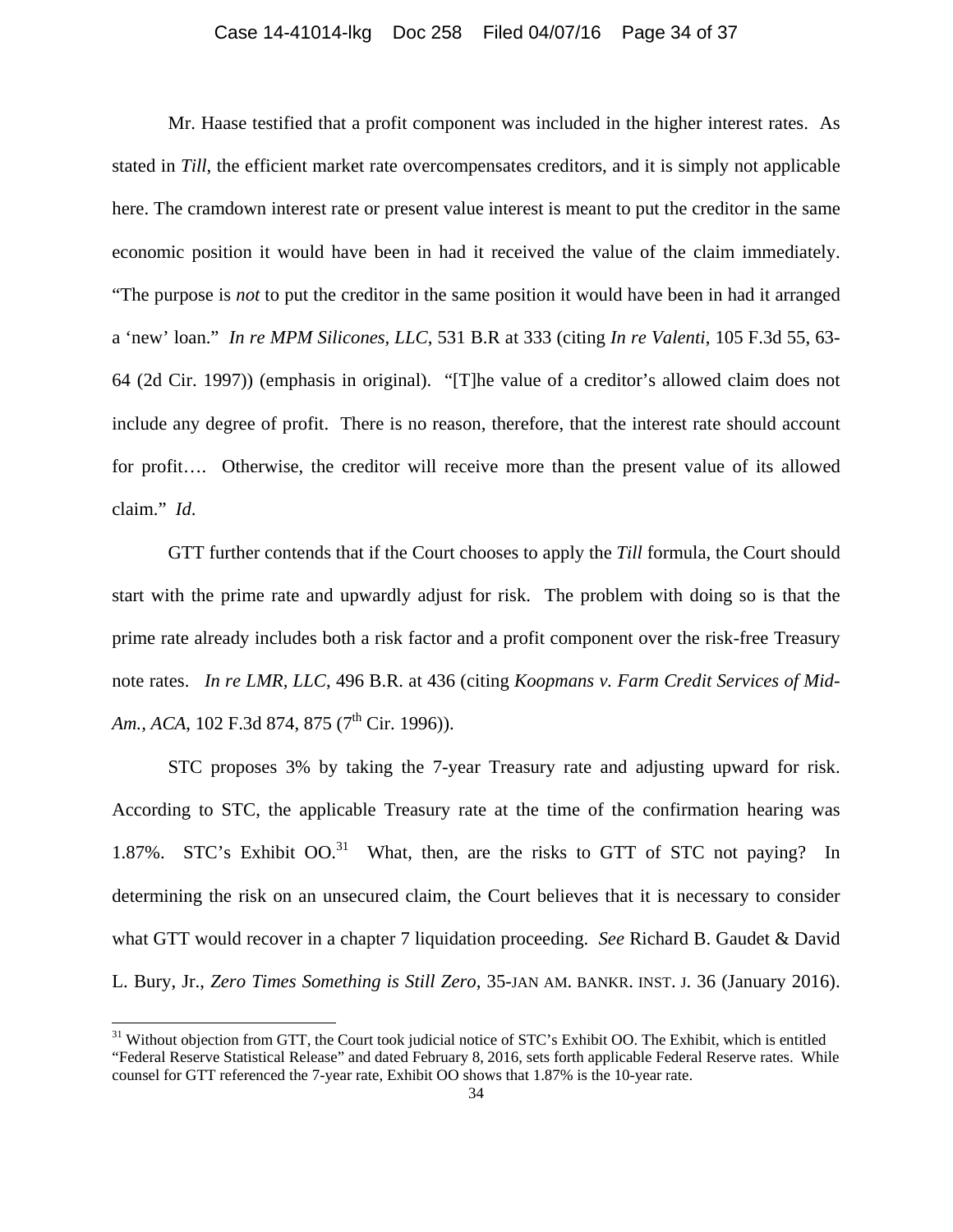#### Case 14-41014-lkg Doc 258 Filed 04/07/16 Page 35 of 37

The undisputed liquidation value of the company is \$1,704,750 and if liquidated, GTT would receive only 25.98% of its claim. GTT's risk is based on the depreciation of the liquidation value. According to the testimony, GTT will be paid almost the entire liquidation value within one year of the Plan's effective date. Moreover, interest at 3% is being paid on GTT's entire claim, not just the \$1.7 million at risk. If the Plan is successful, GTT will be paid 100%. In addition, GTT's payment is effectively secured by 99% of the debtor's equity, which will be held in the Creditor Trust.

In determining the appropriate size of the risk adjustment, *Till* considered such factors as (1) the circumstances of the bankruptcy estate, (2) the nature of the security, and (3) the duration and feasibility of the reorganization plan. *Till v. SCS Credit Corp.*, 124 S.Ct. at 1961. Courts following *Till* further assess the risk of the debtor's default on the restructured obligations based on such factors as (1) the quality of the debtor's management, (2) the commitment of the debtor's owners, (3) the health and future prospects of the debtor's business, (4) the quality of the lender's collateral, and (5) the feasibility and duration of the plan. *In re Texas Grand Prairie Hotel Realty, L.L.C.*, 710 F.3d at 334.

The circumstances surrounding the filing of this case were directly related to GTT's efforts to collect its judgment. The amounts owed to other secured and unsecured creditors appeared to be reasonable and timely paid. In fact, in the years of intense litigation with GTT and despite annual legal fees of up to \$921,587, STC managed to pay its creditors and remain profitable. Regarding the "nature of the security," although GTT is not a secured creditor, its claim is effectively secured by 99% of the debtor's equity held in the Creditor Trust. The duration of the Plan is reasonable and based on the credible testimony of STC's witnesses and the Court's analysis, the Plan is feasible.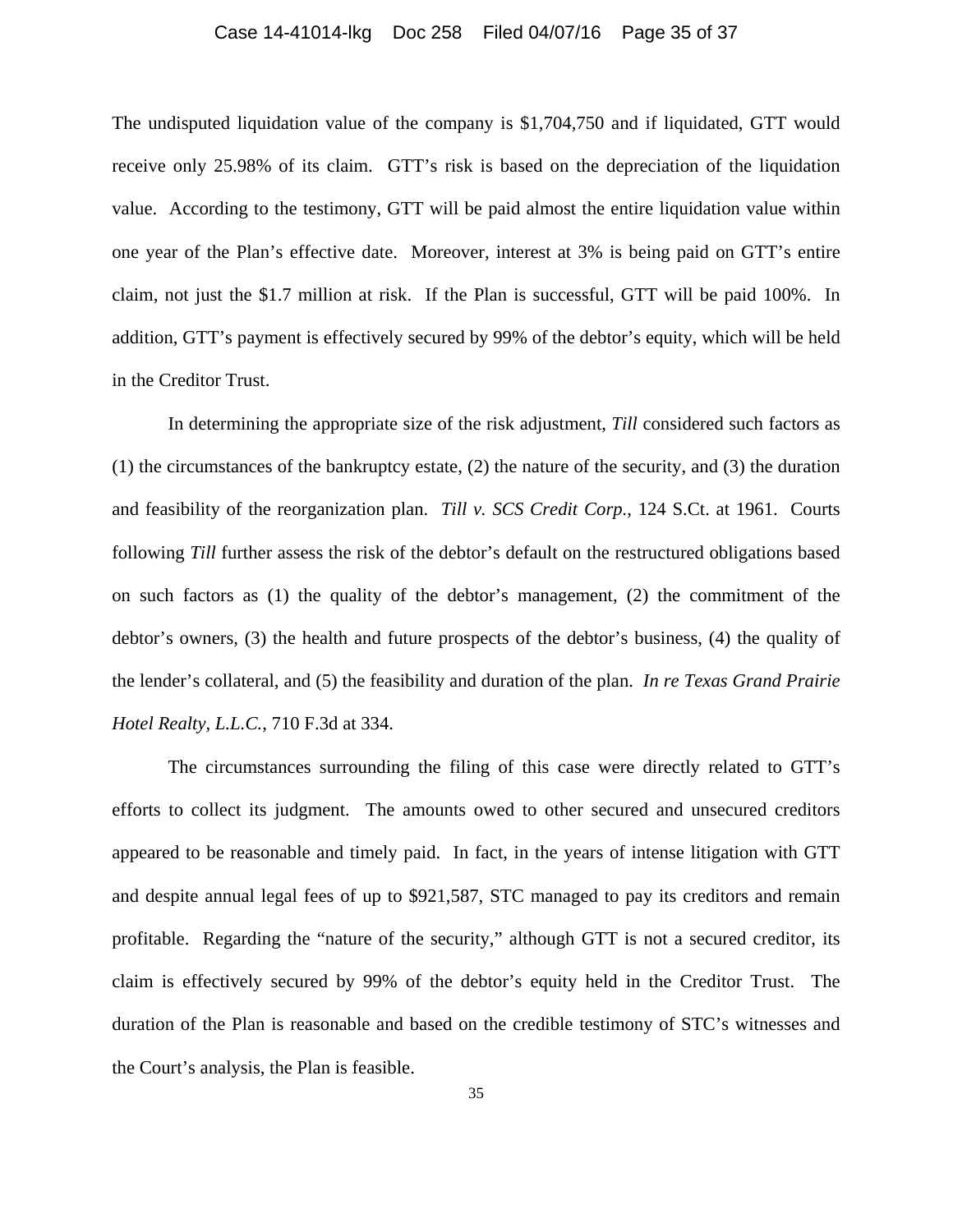## Case 14-41014-lkg Doc 258 Filed 04/07/16 Page 36 of 37

Considering additional risk factors, the Court finds from the testimony presented that the quality of the debtor's management is outstanding. Brad Cross, STC's president, has been with the company from its inception. His testimony proved that he understands product development, sales and operations, and that he is committed to doing everything possible to ensure the continued growth and success of the company. Further, STC's expert, Richard Harmon, testified that the operations were "right sized" and designed to encourage customer loyalty. Based on his conversations with customers who have been holding orders, Mr. Cross believes that business will increase after Plan confirmation.<sup>32</sup> Mr. Harmon testified that STC would continue to benefit from its magnetic component side, which is the "cash cow" of the company. This leads the Court to conclude that the health and future prospects of the business are stable.

In examining the "quality of the collateral," the Court again notes that GTT's claim is secured by the Creditor Trust holding 99% of STC's equity. Considering the Court's conclusions regarding management, owner's commitment and the future health of STC, the Court finds that the quality of the "collateral" is very good. Finally, as previously stated, the Court believes that the Plan is feasible.

Having made these determinations, the Court believes that the risk of nonpayment to GTT is minimal. The judgment interest proposed by GTT is way beyond any efficient market rate or prime rate. It would allow GTT to profit even more at the debtor's expense. A portion of GTT's claim - approximately \$1,359,969 - was generated from the prepetition judgment rate of 10%<sup>33</sup> GTT will benefit by receiving interest at 3% under the Plan on the interest already

 $\overline{a}$ 

 $32$  As can be expected in a technical industry, customers are reluctant to place orders with a company that may not make it out of bankruptcy.

 $33$  The Court recognizes that the analysis regarding the interest rate in the patent infringement case was in a different posture and served a different purpose than the interest rate adjustment serves in a cramdown proceeding.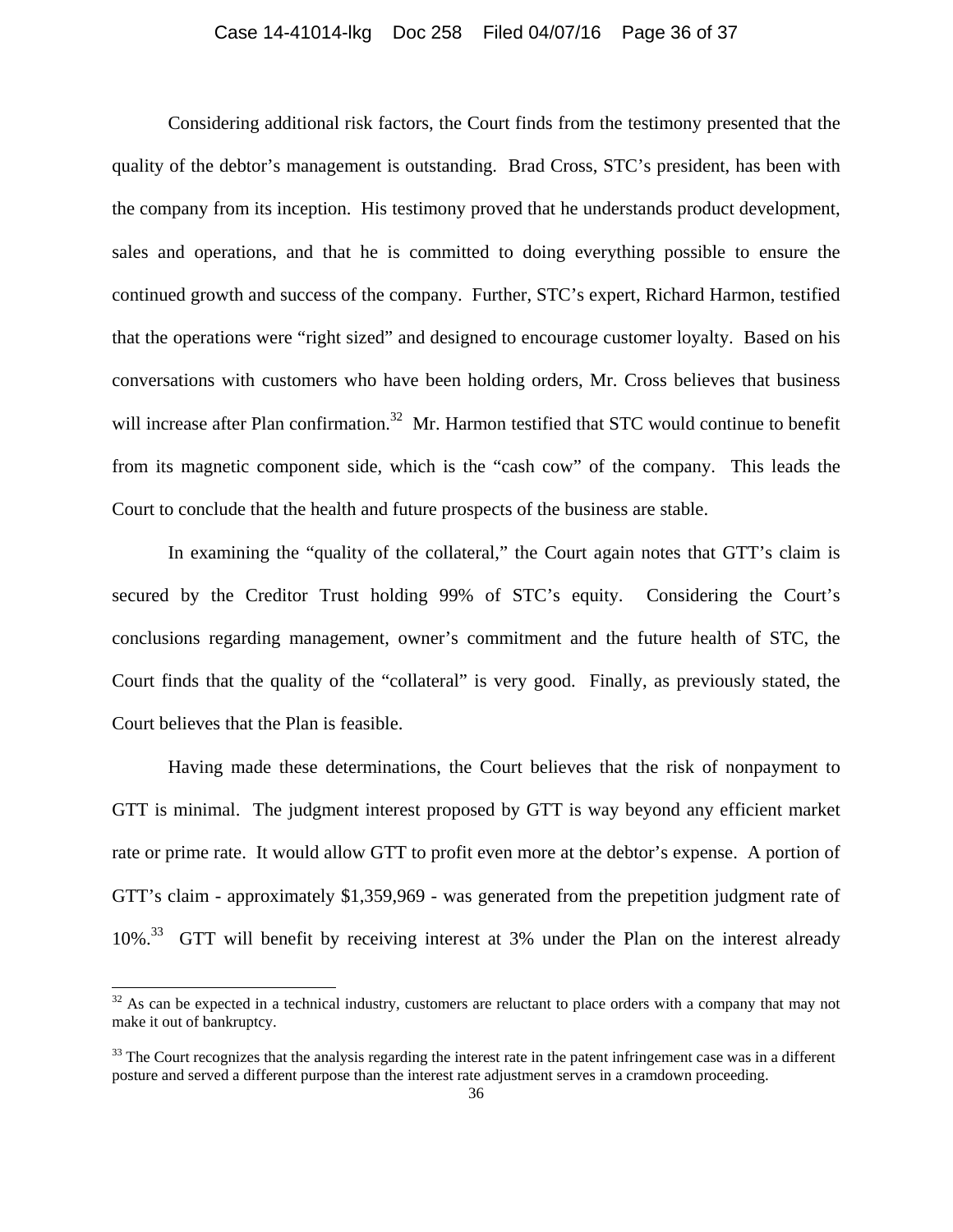#### Case 14-41014-lkg Doc 258 Filed 04/07/16 Page 37 of 37

assessed at 10%. GTT will also be paid interest on its entire claim at the rate of 3%. Thus, it will be paid interest on the portion of its claim that is not at risk. (The only risk GTT has is the liquidation value of \$1.7 million. It will receive interest of 3% on the remaining \$4.7 million of its claim, which it would not have collected if STC was liquidated.) The interest rate of 3% adequately compensates GTT for the "time value of money" component, as well as the risk component.

#### 2. Section 1129(b)2(B)(ii) – Absolute Priority Rule

Section  $1129(b)(2)(B)(ii)$  contains the absolute priority rule, which requires the claims of an objecting impaired class to be fully satisfied before any junior claims receive or retain property under a plan. The rule precludes equity owners from retaining an interest in the reorganized debtor if a dissenting impaired class is not paid in full. *In re Castleton Plaza, LP*, 707 F.3d 821, 821 (7<sup>th</sup> Cir. 2013), *cert. denied sub nom. Castleton Plaza, LP v. EL-SNPR Notes Holdings, LLC*, 134 S. Ct. 146 (2013).

In the instant case, GTT objects that the Plan violates the absolute priority rule because it allows the debtor's current equity holder, Brad Cross, to retain equity in the reorganized debtor without satisfying GTT's claim in full. GTT's objection is premised on the argument that it is not receiving the present value of its claim under the Plan under  $\S 1129(b)(2)(B)(i)$ . The Court has determined otherwise and therefore overrules GTT's objection regarding the absolute priority rule.

See Order entered this date.

ENTERED: April 7, 2016

#### /s/ Laura K. Grandy **\_\_\_\_\_\_\_\_\_\_\_\_\_\_\_\_\_\_\_\_\_\_\_\_\_\_\_\_\_\_\_\_\_\_\_\_\_\_\_\_\_\_\_\_\_\_\_\_\_\_\_\_\_\_\_\_\_\_\_\_\_\_\_\_\_\_\_\_\_\_\_\_\_\_\_\_\_\_\_\_\_\_\_\_\_\_\_\_\_\_\_\_\_\_\_\_\_\_\_\_\_\_\_\_\_\_\_\_\_** UNITED STATES BANKRUPTCY JUDGE